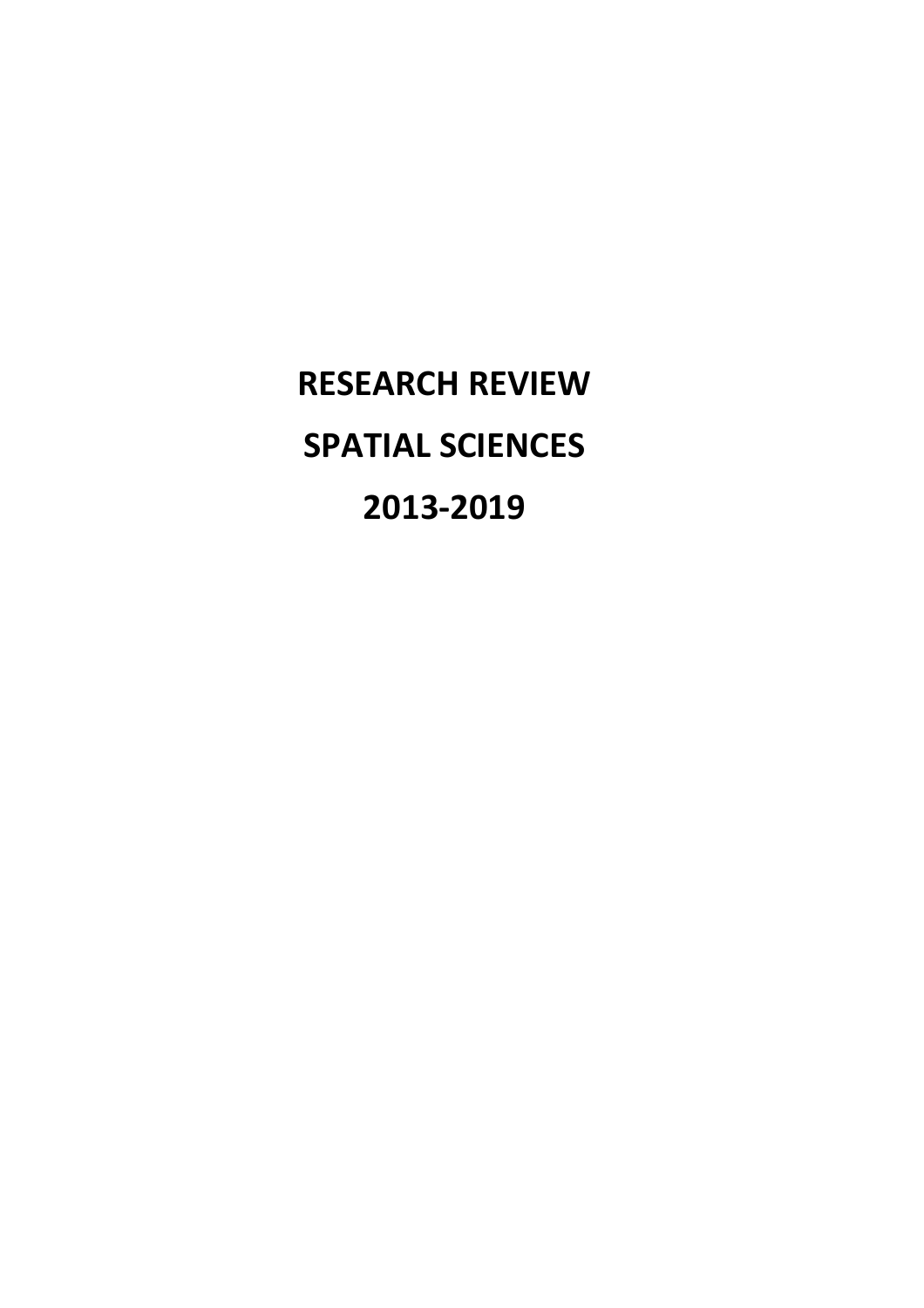

De Onderzoekerij Vondellaan 58 2332 AH Leiden

Phone: +31 6 24812176 Email[: info@onderzoekerij.nl](mailto:info@onderzoekerij.nl) Internet: www.onderzoekerij.nl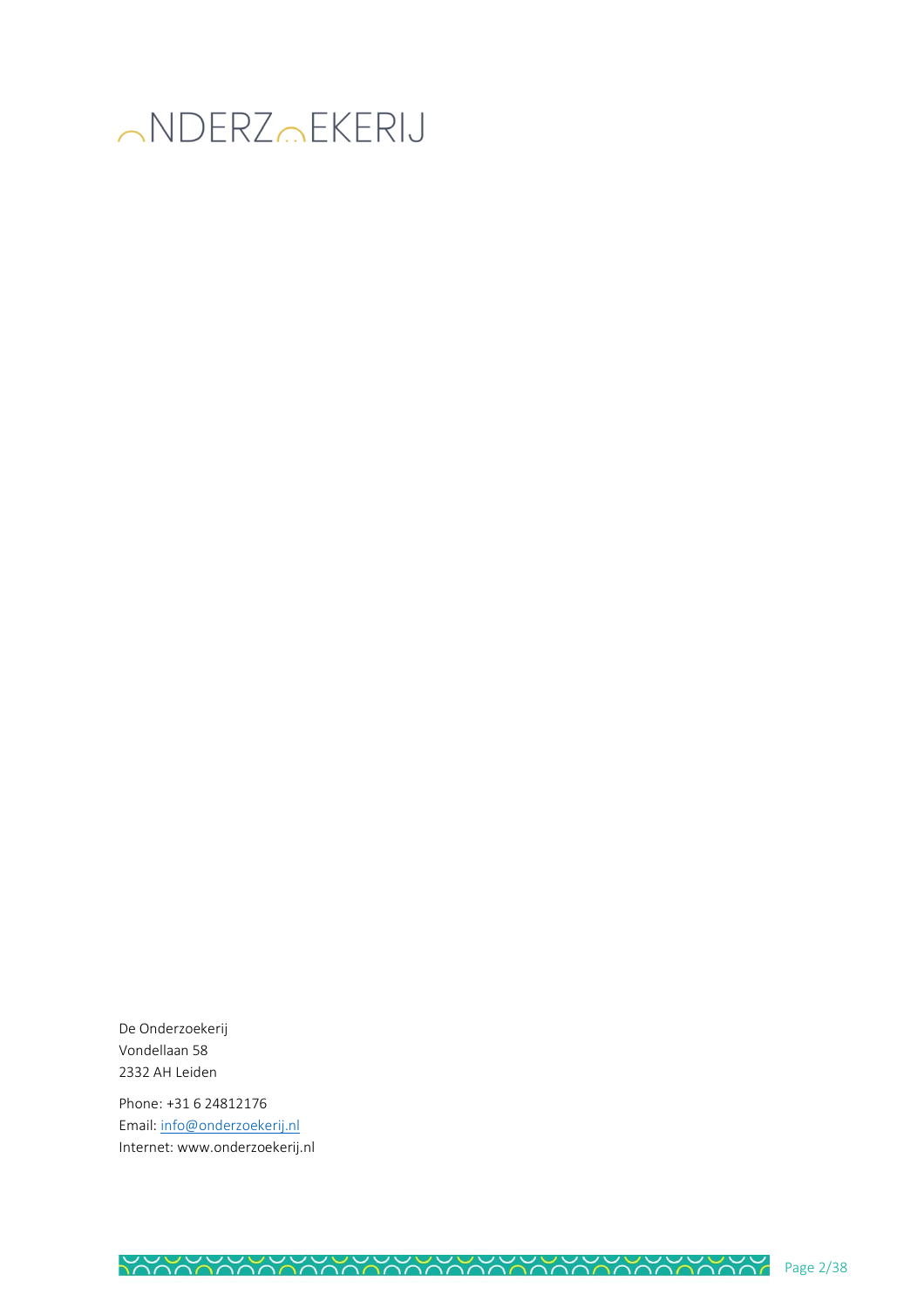## **Contents**

| 3. Urban and Regional Studies Institute (URSI), University of Groningen (UG)  11 |  |
|----------------------------------------------------------------------------------|--|
|                                                                                  |  |
|                                                                                  |  |
|                                                                                  |  |
|                                                                                  |  |
|                                                                                  |  |
|                                                                                  |  |
|                                                                                  |  |
|                                                                                  |  |
|                                                                                  |  |
|                                                                                  |  |
|                                                                                  |  |
|                                                                                  |  |
|                                                                                  |  |
|                                                                                  |  |
|                                                                                  |  |
|                                                                                  |  |
|                                                                                  |  |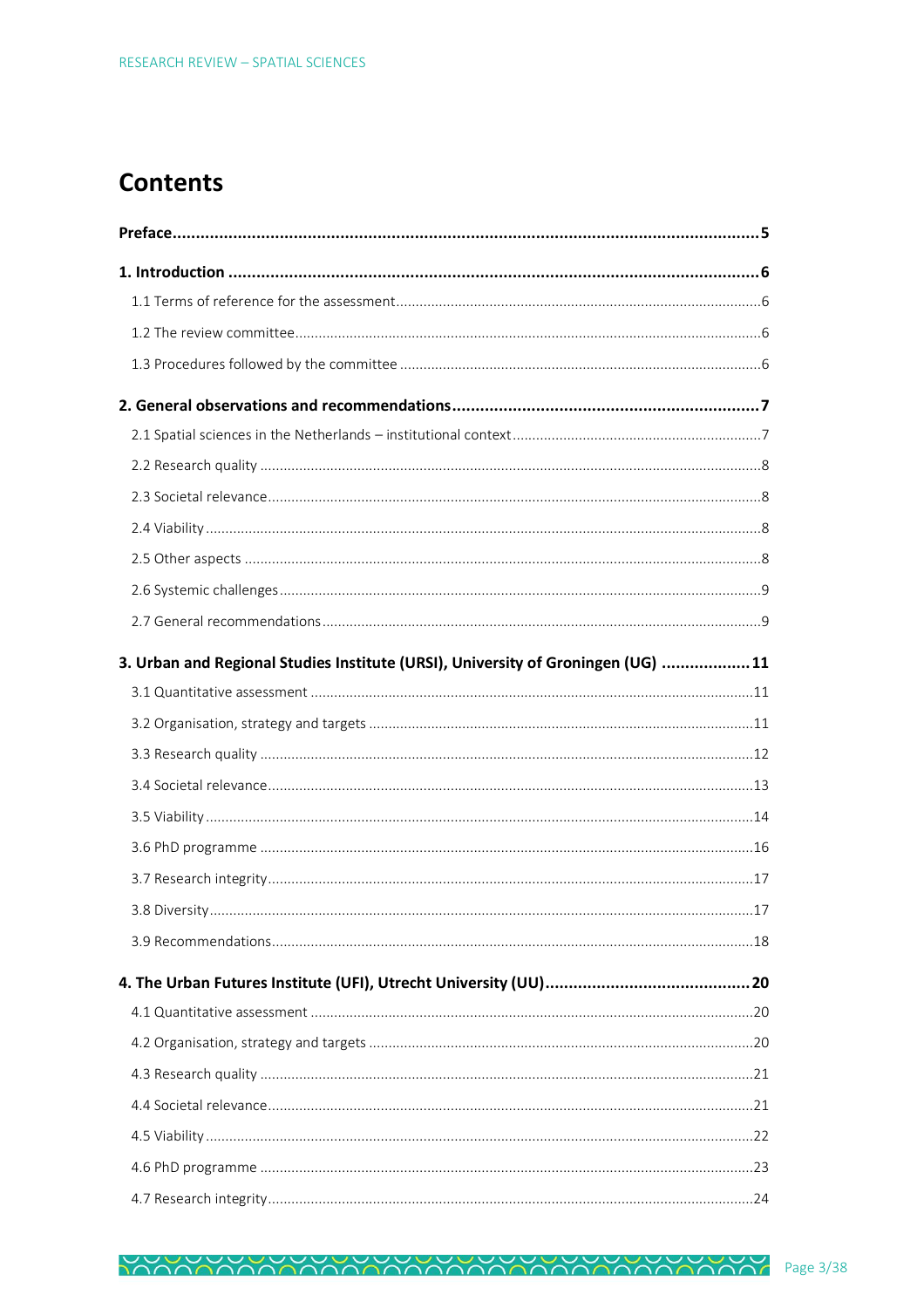| 5. The Department of Geography, Planning and International Development Studies (GPIO), |  |
|----------------------------------------------------------------------------------------|--|
|                                                                                        |  |
|                                                                                        |  |
|                                                                                        |  |
|                                                                                        |  |
|                                                                                        |  |
|                                                                                        |  |
|                                                                                        |  |
|                                                                                        |  |
|                                                                                        |  |
|                                                                                        |  |
|                                                                                        |  |
|                                                                                        |  |
|                                                                                        |  |
|                                                                                        |  |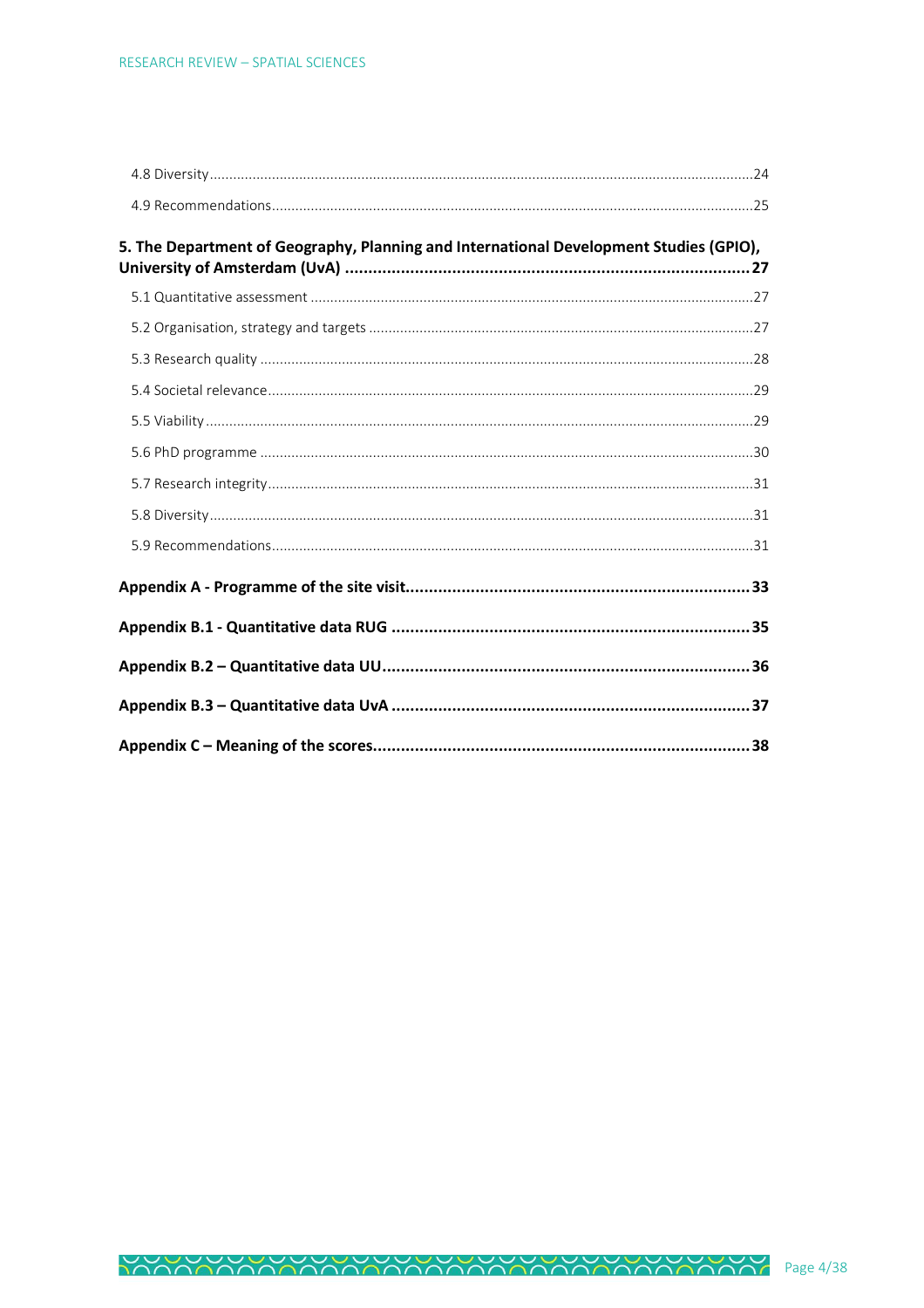## <span id="page-4-0"></span>**Preface**

This report contains the assessment by the external review committee of research in spatial science at the universities of Groningen, Utrecht and Amsterdam. On behalf of the committee, I thank the leadership and staff of the three milieus for all work put into the three well-reflected and well-written self-evaluations and for the welcoming atmosphere and openness we met in the interviews that took place during an intense week in early October 2020.

Due to the pandemic, the "site visits" and interviews this time had to take place in virtual space rather than in real life. As spatial scientists/geographers we are of course intensely aware of the importance of meeting face-to-face when it comes sharing and exchanging complex information and knowledge. We really regret having missed that opportunity, and must assume that it has had effects of the depth of our understanding of the milieus we have evaluated. Having said that, it is interesting to note that digital technology is now at a level where it is indeed possible to carry out an exercise like this at a distance. I would also like here to thank the committee members for their commitment to the evaluation task and more generally to the development of the field of spatial sciences.

The committee also extends a warm thanks to Annemarie Venemans for highly professional support throughout the process.

Anders Malmberg, Chair of the Evaluation Committee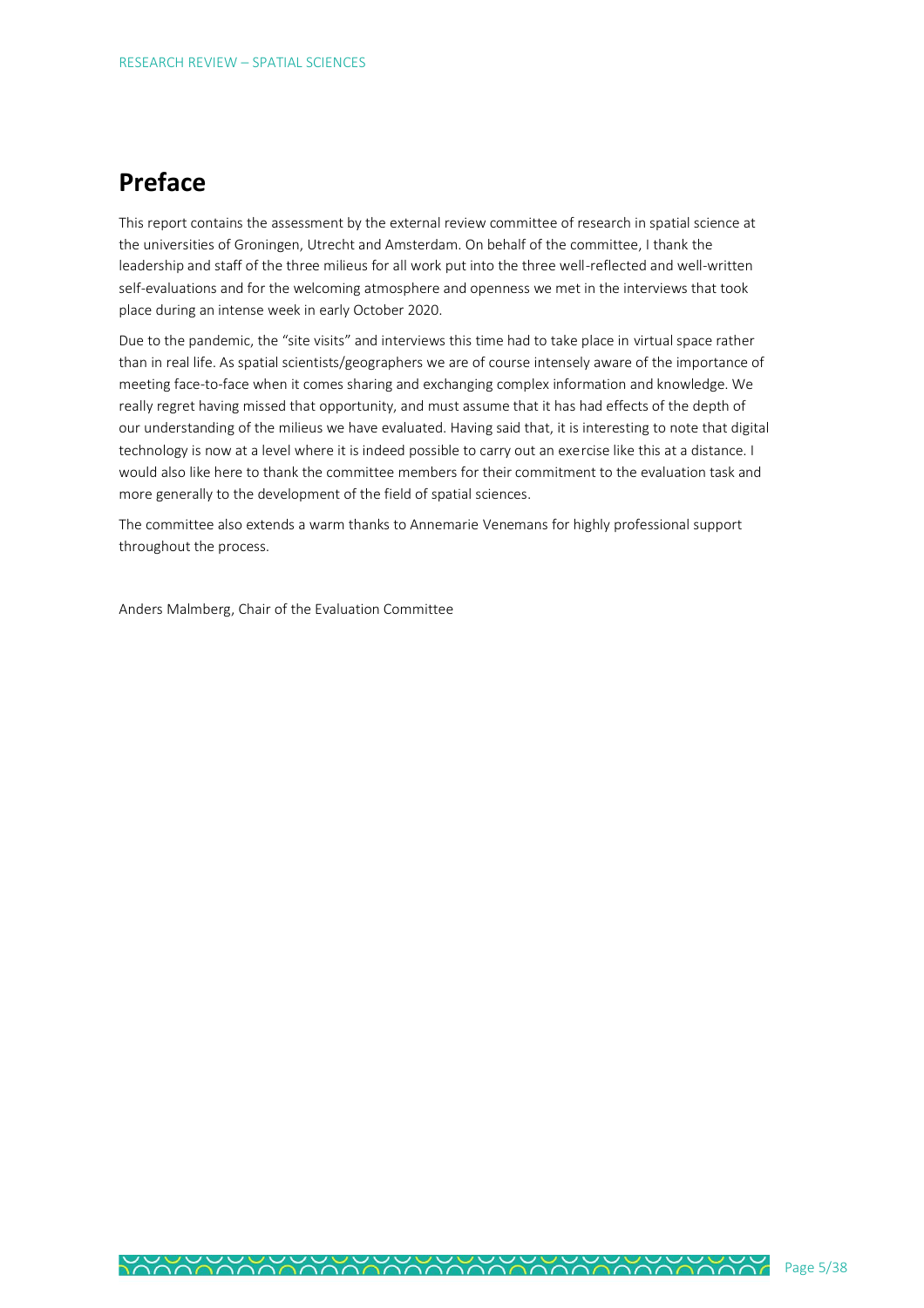## <span id="page-5-0"></span>**1. Introduction**

## <span id="page-5-1"></span>**1.1 Terms of reference for the assessment**

The quality assessment of research in Spatial Sciences is carried out in the context of the Standard Evaluation Protocol for Public Research Organisations by the Association of Universities in The Netherlands (VSNU), the Netherlands Organisation for Scientific Research (NWO), and the Royal Netherlands Academy of Arts and Sciences (KNAW).

The committee was asked to assess the scientific quality and the relevance and utility to society of the research conducted within spatial sciences by three universities in the reference period 2013-2019, as well as its strategic targets and the extent to which it is equipped to achieve them.

Accordingly, three main criteria are considered in the assessment: research quality, relevance to society, and viability. In addition, the assessment considers three further aspects: the PhD training programme, research integrity and diversity.

This report describes findings, conclusions and recommendations of the external assessment.

## <span id="page-5-2"></span>**1.2 The review committee**

The Board of the three participating universities appointed the following members of the committee for the research review:

- Prof. Holly Barcus;
- Prof. Anthony Bebbington;
- Prof. Anders Malmberg (chair);
- Hanna Murray-Carlsson;
- Prof. Andre Sorensen;
- Prof. Mari Vaattovaara.

The Board of the participating universities appointed dr. Annemarie Venemans of De Onderzoekerij as the committee secretary. All members of the committee signed a declaration and disclosure form to ensure that the committee members made their judgements without bias, personal preference or personal interest, and that the judgment was made without undue influence from the institutes or stakeholders.

## <span id="page-5-3"></span>**1.3 Procedures followed by the committee**

Prior to the site visit, the committee reviewed detailed documentation comprising: The self-assessment report of the institutes including appendices, key publications and the previous assessment report.

The committee proceeded according to the SEP. The assessment was based on the documentation provided by the institutes and the interviews with the management, a selection of researchers of the institute, and PhD students. The online interviews took place on October 6-8 2020 (see Appendix A).

The committee discussed its assessment at its final session during the site visit on October 9. The members of the committee commented by email on the draft report. The draft version was then presented to the Institutes for factual corrections and comments. Subsequently, the text was finalised and presented to the Board of the universities.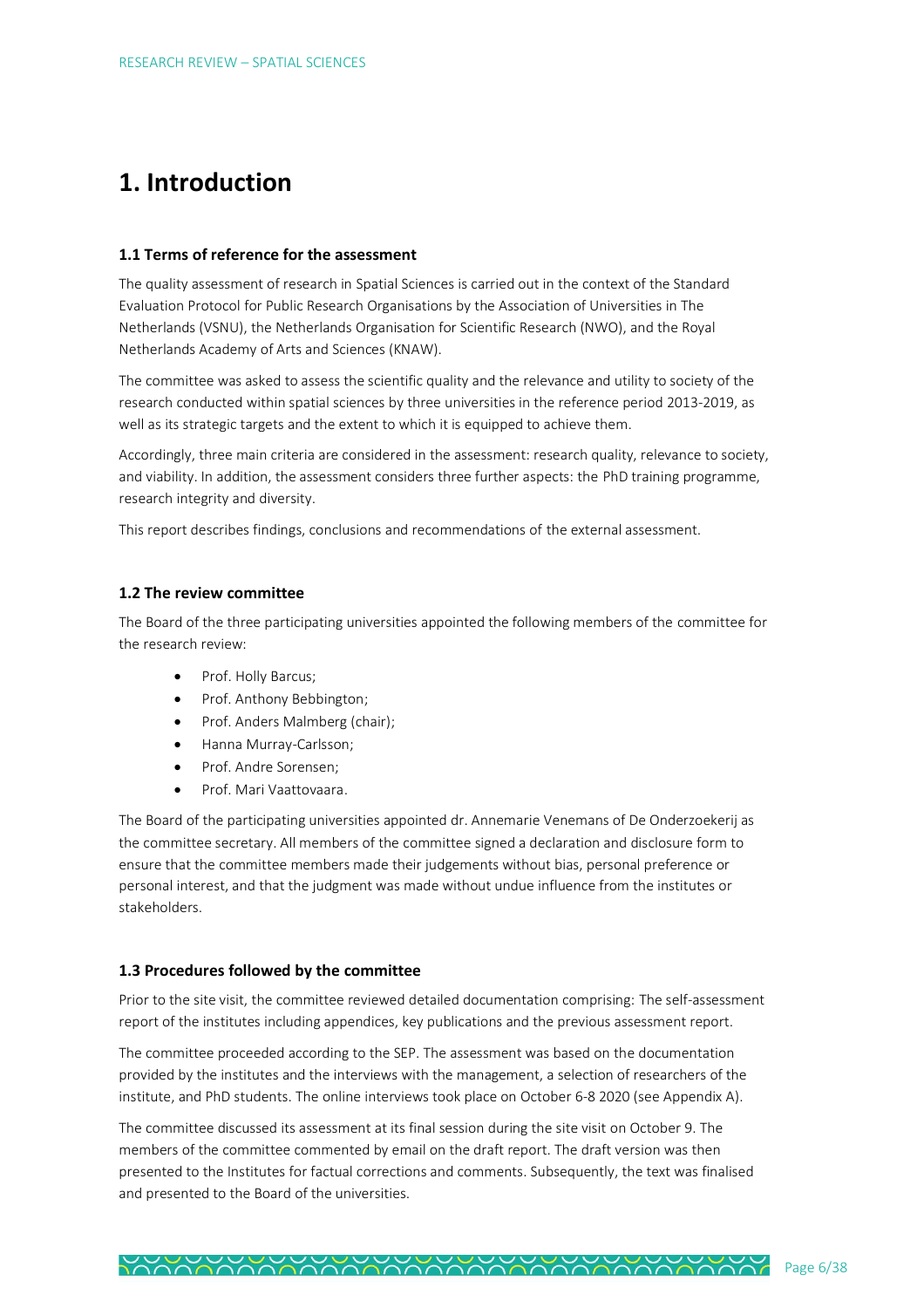## <span id="page-6-0"></span>**2. General observations and recommendations**

This chapter discusses the structure and performance of Dutch Spatial Sciences on a national level, and compared to international trends. In addition, the committee uses the chapter to describe some general observations and recommendations.

## <span id="page-6-1"></span>**2.1 Spatial sciences in the Netherlands – institutional context**

The Netherlands has been, and indeed is, seen as a global stronghold in the field of spatial sciences and planning. There has been a strong tradition of public investment in both education and research in this field, largely in response to the specific planning challenges that the Netherlands faces as a result of topography and population density.

This evaluation comprises three large and well-established milieus in the field in the Netherlands, at the Universities of Groningen, Utrecht and Amsterdam, respectively. While there are some structural similarities between the three milieus there are also some striking differences in terms of institutional context, disciplinary orientation, research funding and governance.

Thus, at Groningen University, spatial sciences is organised as a separate faculty, within which teaching is organised in four departments. Research is organised within the 'Urban and Regional Studies Institute', under a relatively broad research programme (TWIST) with 17 research topic areas. At Utrecht University, research is organised within one unified programme, the 'Urban Futures Programme', within the Department of Human Geography and Spatial Planning, one of four departments of the Faculty of Geosciences. At the University of Amsterdam, the department of Human Geography, Planning and International Development Studies, with four separate research programme groups, is part of a social and behavioural sciences faculty.

The institutional context has some implications for disciplinary orientation. If (human) geography and (spatial) planning is taken to be the disciplinary core of the spatial sciences field, the degree of proximity to regional science, economics or the broader field of social sciences (sociology, anthropology) vary, presumably partly due to this structure. Generally speaking, spatial science in the Netherlands is, in comparison to many other countries, characterised by a strong empirical (and often quantitative) orientation.

There are also noteworthy differences in the structure of research funding where the relative shares of direct funding, research grants and contract research vary between the milieus in focus and thereby, evidently, within the spatial sciences field in the Netherlands generally. These differences have implications for how research is organised. A large share of second- or third-stream funding can be seen as an indicator of high research quality but also affects the long-term viability of a milieu. The amount of direct research funding seems mainly to reflect the volume of teaching in the respective milieus.

The structural differences are not pointed out here with the aim to correlate them to performance or quality. On the contrary, the evaluation generally confirms the high international standing of Dutch research in the spatial sciences, and therefore that strong research performance and very high quality can be achieved in a variety of settings.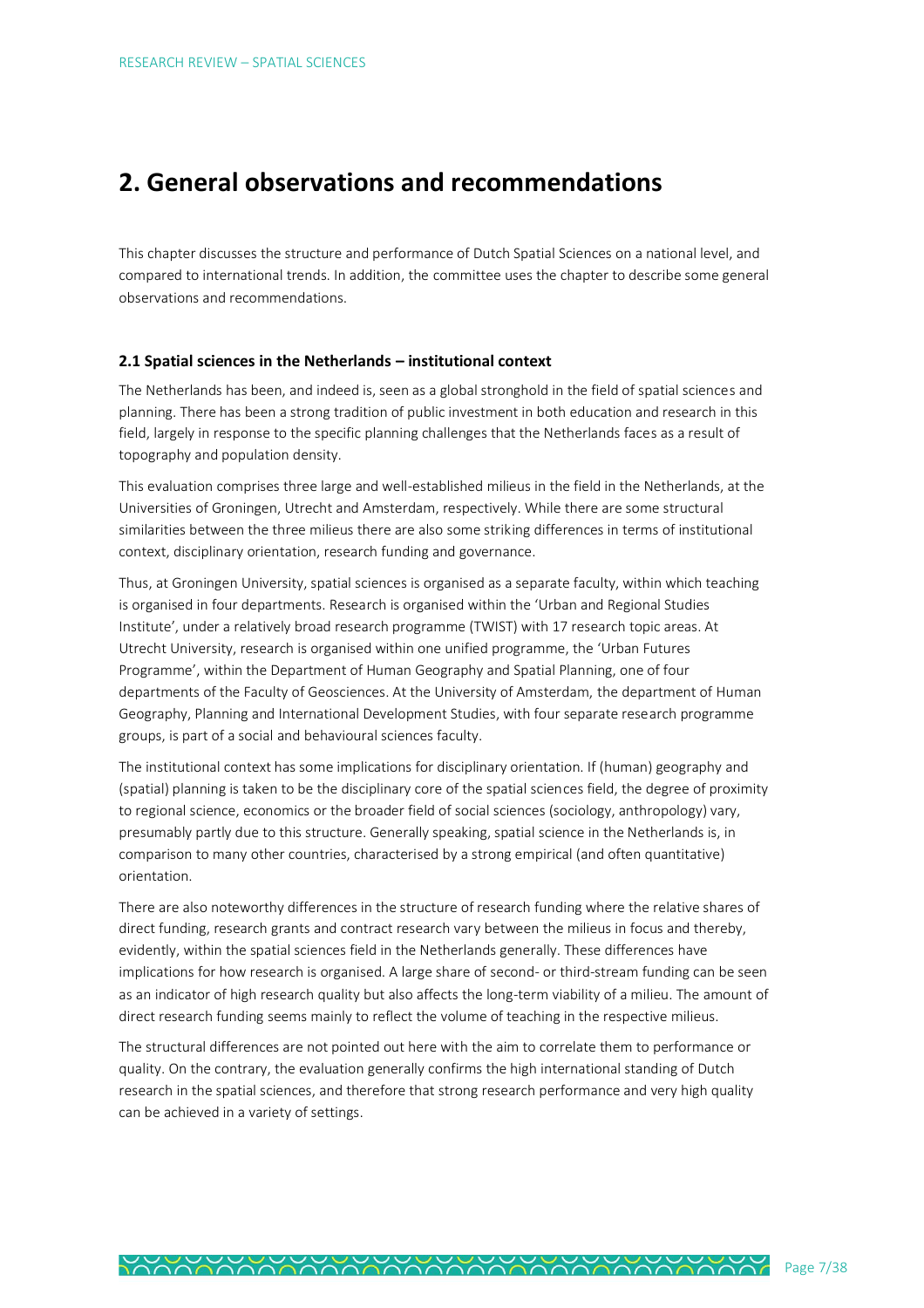### <span id="page-7-0"></span>**2.2 Research quality**

As stated already, the committee's preconception was that the Netherlands is a stronghold of spatial science. This is verified in the self-assessments, testified in interviews, and supported by data on publications, citations, and grant acquisition. Based on the three cases in point, there is evident ambition to be international leaders in the field of spatial science, there are ample examples of truly globally leading individuals and groups, and research quality is generally very good to excellent.

#### <span id="page-7-1"></span>**2.3 Societal relevance**

Within spatial sciences, the application of research methods and results to real world planning problems is generally very much integrated. The growth of spatial sciences as an academic field during the 20<sup>th</sup> century to a large extent went hand in hand with the growth of planning in society, not least in welfare state type of countries like the Netherlands or in Scandinavia.

Against that background it is not surprising that this evaluation shows high ambitions regarding societal impact among the spatial sciences milieus under review here. While there is in general a strong focus on research excellence, there are many noteworthy examples of initiatives to integrate the research quality and relevance. Collaboration with and outreach to actors and audiences outside academia is perhaps more often seen as putting academic knowledge to use in society. There are fewer examples of systemic work to let dialogue with external stakeholders inform research agendas and teaching (even though they exist too).

## <span id="page-7-2"></span>**2.4 Viability**

Dutch universities generally have a very good international standing and spatial sciences generally seems to have a solid position within the universities, judging from the cases reviewed here. This means that spatial sciences generally seem well equipped for the future; the ability to attract talent and resources is strong. The committee has, however, identified challenges related to the stability of financial models, academic career system, organisational resilience, and adaptability to develop research agendas as society transforms.

## <span id="page-7-3"></span>**2.5 Other aspects**

PhD education is judged to be a strong area in Dutch spatial science. Judged by the PhD programmes in the milieus in focus here, there is clearly a strong ability to attract high quality PhD students, and programmes and supervision are generally well organised. The co-existence of different funding models/PhD contracts may, however, be a source of some tension.

When it comes to the different aspects of research integrity, formal systems seem to be coming into existence while work remains to integrate them fully throughout research operations and culture.

The committee has the impression that, across the board, there is strong awareness of and ample examples of proactive action regarding diversity in terms of gender and to a degree age. When it comes to other aspects of diversity, notably related to ethnicity, race, and sexualities, there seems to be much more limited awareness and little action taken. This is noteworthy, given that these are issues that are gaining weight in academia in many countries.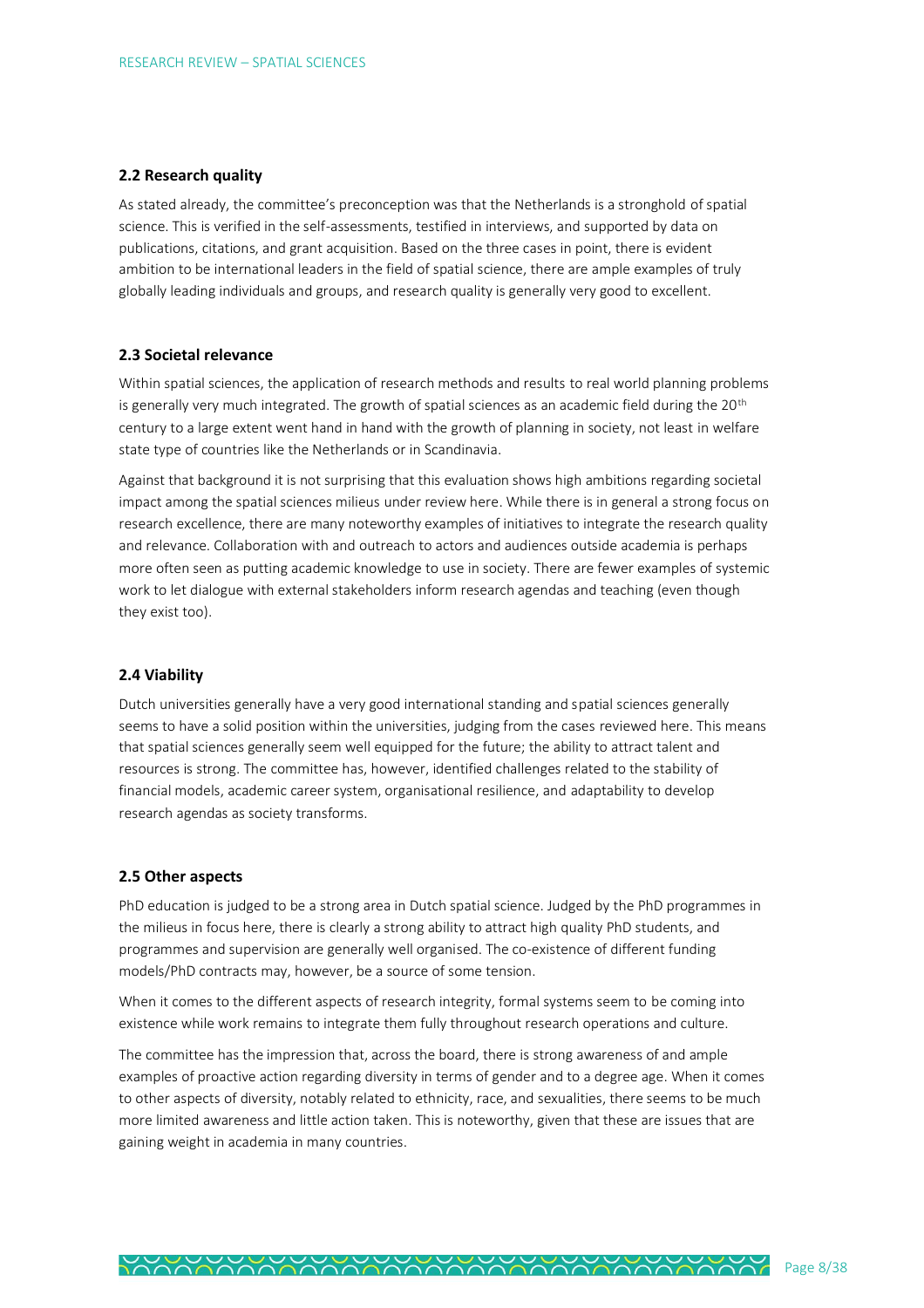#### <span id="page-8-0"></span>**2.6 Systemic challenges**

While Dutch universities and the Dutch model for research funding generally provide a good setting for the field of spatial science to develop, the committee has identified some systemic traits that do seem to create barriers for the future international standing of the field.

The intricate relation between research and teaching in Dutch universities seems to create two challenges. First the committee notes that generally these two core university activities are fairly detached organisationally. All the cases in focus here have different organisations for teaching (typically departments) and research (typically institutes and programmes). At the same time the allocation of direct research funding seems strongly attached, albeit in an intricate way not so easily understood from the outside, to the volume of teaching.

Secondly, the Dutch version of a tenure track system seems to differ from most other national systems, in that there is not everywhere an option to be considered for promotion to the highest step on the academic ladder unless a "slot" comes open, at which point internal candidates must compete in an open search. While this seems to be a result of both funding models and tradition, each with its own inherent logics, the model strikes the committee to be less conducive to the goal of creating and sustaining attractive and internationally competitive academic milieus. The committee realises that neither the problem, nor its solution, is confined to the field of spatial science, but still wants to point it out. If academic milieus, as clearly seems to be the case in spatial science in the Netherlands, can attract international top level young staff at the assistant professor level, and these, based on strong performance, can be promoted to associate professors, it does seem counterproductive to maintain a system which does not allow them to be considered for internal promotion to full professorship, no matter how well they perform.

#### <span id="page-8-1"></span>**2.7 General recommendations**

- Without being able to compare with other fields or universities, the committee notes the Netherlands is home to (at least) three really strong spatial science research units that punch far above their weight by producing research of both very high quality and societal relevance. Spatial sciences departments are furthermore well-positioned to contribute to several urgent global challenges, including research on the impacts of climate change and policy approaches to mitigate it, the United Nations' sustainable development goals, and global urbanization transitions, among others. They clearly deserve continued support. The committee recommends that the three universities together with the wider spatial planning community in the Netherlands acknowledge the strength of spatial sciences and maximise the utilization of this resource both academically and in society;
- Spatial sciences in the Netherlands, as testified by the three cases in point here, have proven able to attract talented research staff at the highest international level. It strikes the committee as counterproductive that not all universities seem to be able to offer possibilities for internal promotion to the level of full professor. The committee recommends a broadening of the ability to recruit to the highest academic level by allowing promotion to full professor from within the Faculty, as well as through international competitive searches;
- While gender and age diversity are generally well accounted for in the self-assessments and interviews, the committee was surprised that other measures of diversity were not actively considered or discussed. Other dimensions of diversity include more specific attention to region-of-origin diversity, racial, ethnic, cultural, and gender diversity. The committee recommends greater attention to a broader definition of diversity and continued attention to gender diversity amongst staff;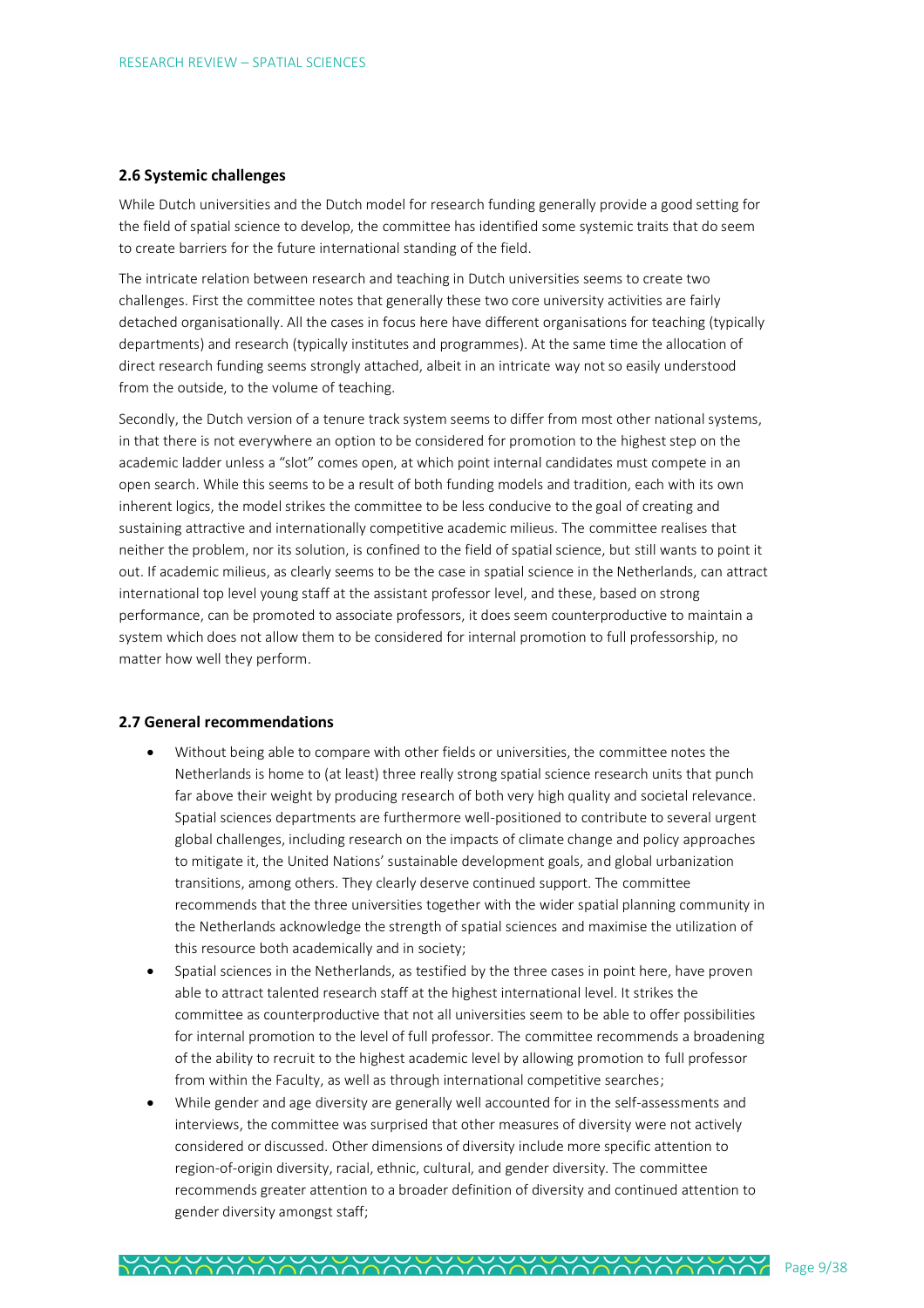• A feature of academia in the Netherlands in general, and in the three milieus in focus here in particular, is that there is a high-performance culture, with pressure on staff to carry relatively heavy teaching loads together with strong demands for research achievements (grant acquisition, publishing) and outreach activities. This builds up to heavy workloads that can in the longer term create unsustainable work conditions. The committee recommends increased awareness of the need to keep staff workload and stress levels manageable.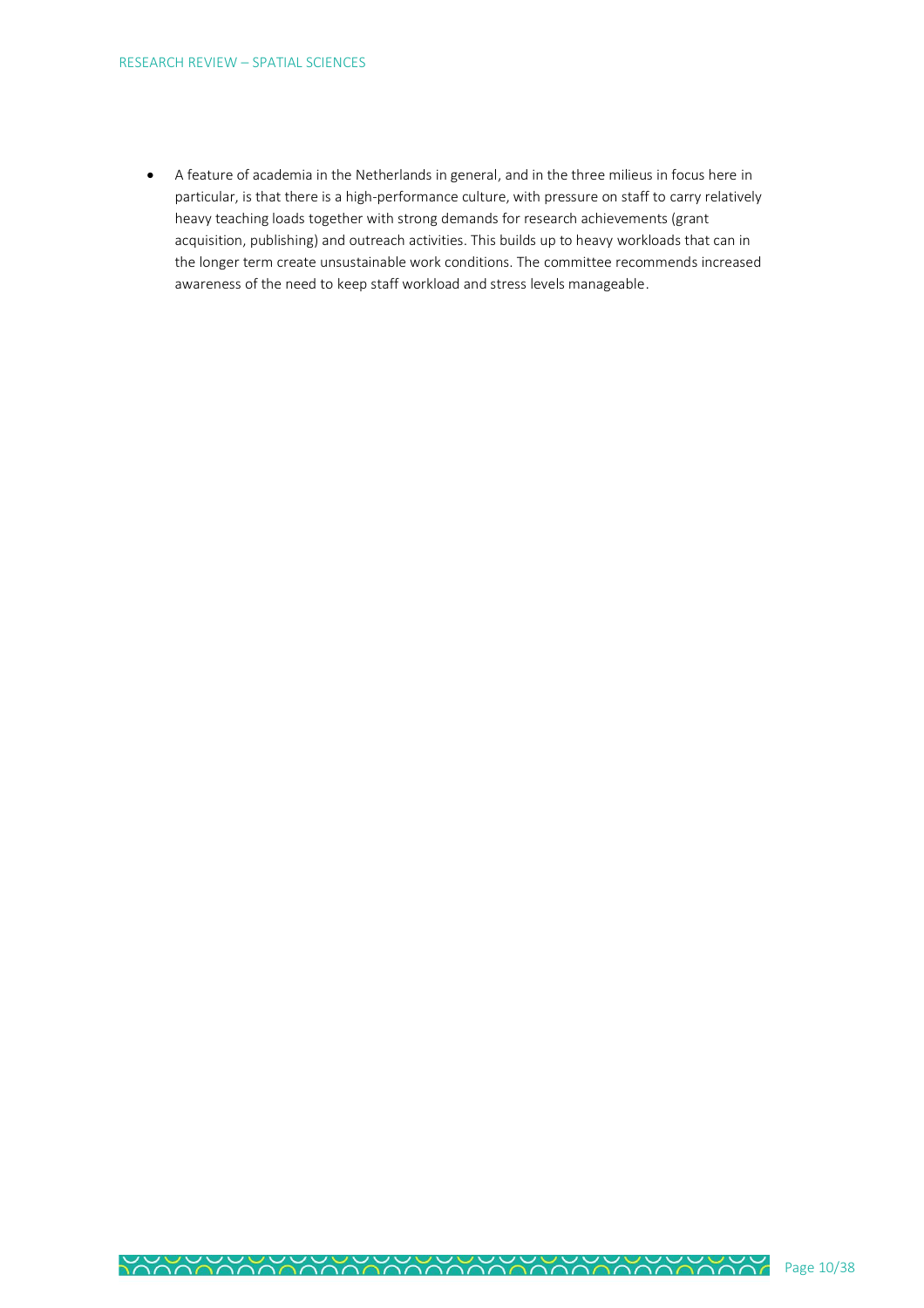# <span id="page-10-0"></span>**3. Urban and Regional Studies Institute (URSI), University of Groningen (UG)**

## <span id="page-10-1"></span>**3.1 Quantitative assessment**

The committee assessed the quality, societal relevance and viability of the Urban and Regional Studies Institute (URSI) of the Faculty of Spatial Sciences, University of Groningen (UG) both quantitatively and qualitatively. Its PhD programme, research integrity and diversity are assessed qualitatively. For the quantitative assessment a four-point scale is used, according to the standard evaluation protocol 2015- 2021. The explanation of the criteria underlying the scores can be found in appendix C. The qualitative assessment of the Institute can be found in the next sections.

Given the standards laid down in the SEP, the committee has awarded the following scores to the Institute:

| Research quality:     |  |
|-----------------------|--|
| Relevance to society: |  |
| Viability:            |  |

## <span id="page-10-2"></span>**3.2 Organisation, strategy and targets**

The Urban and Regional Studies Institute (URSI) is the research arm of the Faculty of Spatial Sciences at the University of Groningen. It is one of eleven Faculties at the University and is comprised of four departments: Demography, Cultural Geography, Economic Geography, and Spatial Planning & Environment. The Faculty has one integrated research theme 'Towards Wellbeing, Innovation and Spatial Transformation (TWIST)' and 17 research topic areas under the umbrella of the University level research themes. Additionally, there are four Centres of Expertise including The Centre for Advanced Studies in Urban Science and Design (CASUS), the Groningen Research Centre for Southeast Asia and ASEAN (SEA ASEAN), the Population Research Centre (PRC), and the Real Estate Centre (REC). URSI is managed by a Director together with the Faculty's research policy coordinator and the Faculty Vice-Dean for Research. There is also a Director of the Faculty's Graduate School and a Faculty Funding Officer. The Research Ethics Committee also falls under the URSI umbrella.

The overarching research theme that shapes the research topic areas of the Faculty is TWIST. As a primary research theme, TWIST integrates a wide range of research endeavours. Although quite broad, it serves as a unifying theme that guides individual or research group activities but also allows flexibility to pursue emerging new research opportunities and directions. To this end, the 17 identified research topic areas fall within this broader framework, which in turn, complements the University's Research Themes of Healthy Aging, Sustainable Society, and Energy.

The expressed vision is of societies that transform spatially and socially in ways that facilitate improvement in wellbeing and innovation and thus the mission is to undertake and disseminate worldleading, distinctive research that helps to realise this vision, thereby contributing to achieving the United Nations Sustainable Development Goals.

Internationalism is also a strong component of this Faculty. Moving towards all-English language teaching programmes positions the Faculty to attract both Dutch and international students thereby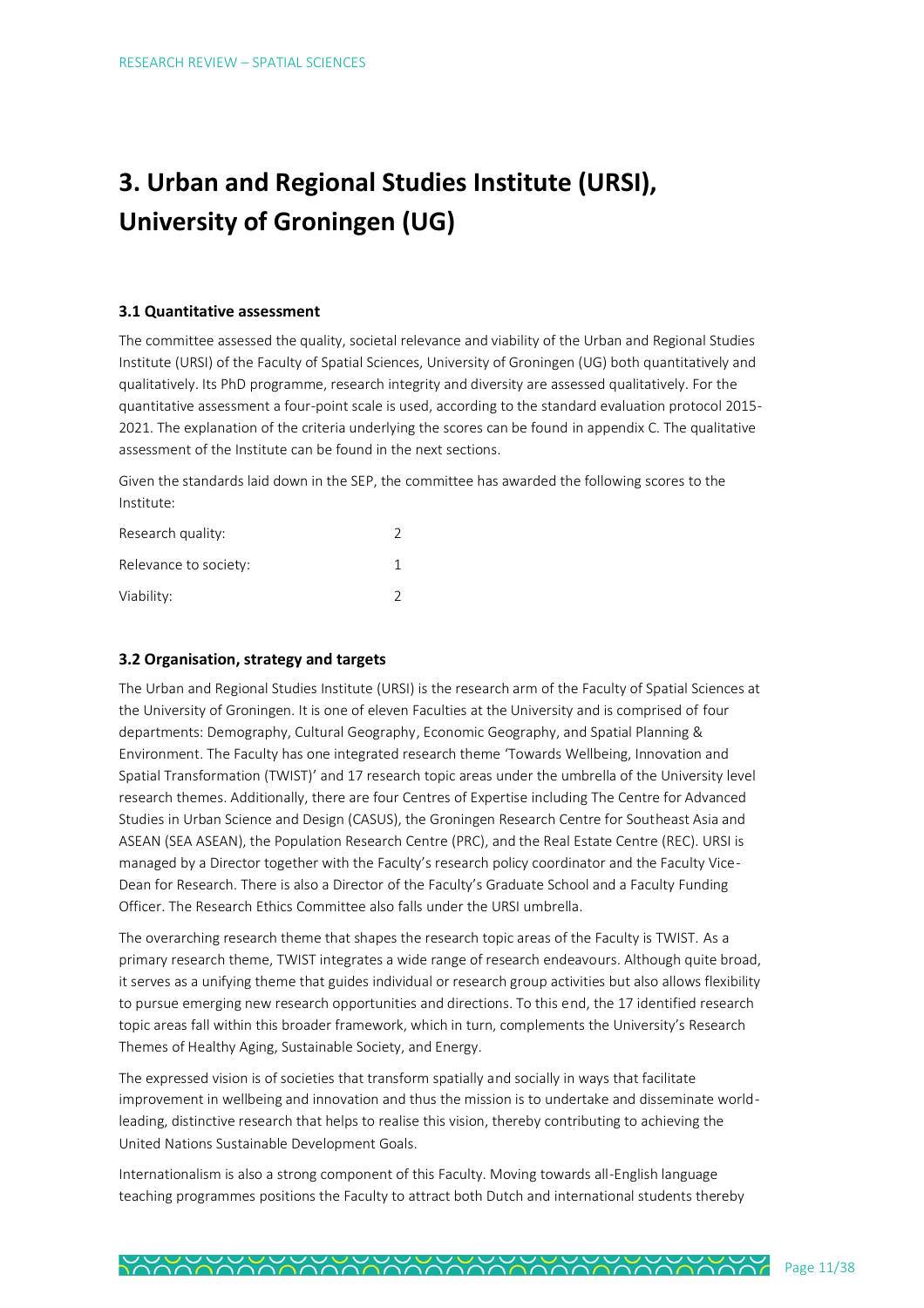continuing to enhance the diversity of students and staff. Internationalism in the research arm of the Faculty is expressed through connections to the World Bank Group, World Health Organization, OECD, various United Nations bodies, as well as the Centres of Expertise – the Groningen Research Centre for Southeast Asia and ASEAN (SEA ASEAN). Further, internationalism finds expression also in the importance placed by staff on the connections between global issues and local or regional research.

The committee finds URSI to be an inclusive, interdisciplinary, research institute that undertakes very good international research of high societal relevance in the fields of geography, planning and demography. The further specification to demography, cultural geography economic geography and planning builds an interesting, sharp and complementary group of disciplines to meet the goal of enhancing well-being for all and the sustainable development goals. There exists a unique and strong collaboration in research projects (contract research 35% of total budget – balanced with strong 54% direct funding), the expressed vision is relevant and ambitious, but as the goals are global, they also hide some of the unique, well established and strong research themes. Key achievements for the 2013-2019 period include strong collaborations with the Dutch Department of Water Management & Public Works, Inter-faculty interdisciplinary research centre on Southeast Asia and ASEAN, large grants awarded to migration and immobility research, and emphasis on citizens, community engagement and social engagement.

In general, the quality and quantity of research, the strategy and its societal impact levels are high – and the initiative to develop research further are convincing and well documented. The main observation of the committee is the framing of the research programme around TWIST, and the tension around providing a coherent and unified research programme while simultaneously maintaining an internal division of research interests revolving around four departments. This arrangement appears to have the broad assent of the staff, and was well received by the committee, though there is always the potential problem that maintaining the departments may stand in the way of the integrative ambitions of TWIST.

## <span id="page-11-0"></span>**3.3 Research quality**

URSI is an internationally recognised milieu in spatial sciences, producing a high quality and large volume of research of importance to local and global issues. They represent core disciplines in the spatial sciences: demography, geography and planning. In their self-assessment report the Faculty states that it seeks to produce research that is communicable and communicated to the global academy and to societal stakeholders. In their research, teaching and societal engagement activities, the Faculty seek to empower current and future place makers who will make neighbourhoods, cities, regions and countries better.

Between 2013 and 2019, as reported in the self-assessment, the Faculty produced 1,350 publications, of which 696 were listed in Scopus. Publications include 793 articles (742 refereed, 51 non-refereed), 30 books (including authored and edited books), 154 book chapters, 89 PhD theses and 285 Professional Publications. Another indicator of the productivity and esteem of the staff is reflected in the number of Journal Editorships, including several Editor in Chief positions, Guest Editor positions, Book Series Editorships that staff members held during the review period. In addition, numerous awards were presented to staff members by universities, academies and interest groups. Staff are well represented as Board Members of Professional Societies as well. In terms of publication outlets and policies, the Faculty embrace Open Access Data and Publishing strategies and seek out these opportunities whenever possible. In general, it is recommended that the Faculty work to strategise the best and most impactful placement for research outputs to both continue to increase the profile of the Faculty and University as well as to limit extra time spent on lower impact academic publications.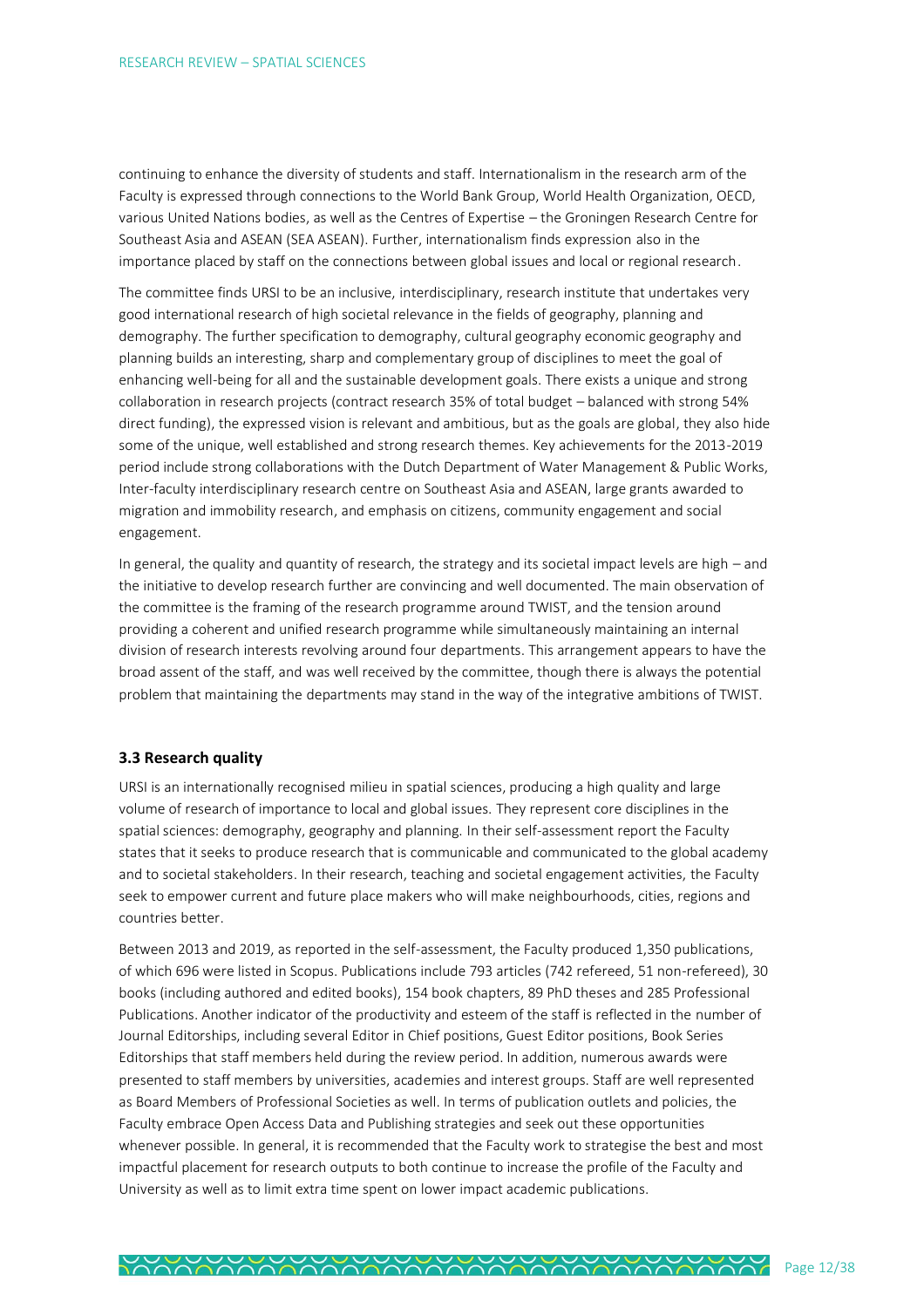It is notable that the URSI has been able to retain a high share of direct funding. It shows the commitment of the university to the research and the development of the URSI. An issue to be discussed, however is the relatively modest share of research grants (varies between 4 and 12% of total funding during the last seven years). Recognising that also third-stream money may be highly competitive, securing an increasing share of research grants would further add to the research quality of the Institute. Maybe the fit between the aim for innovations and short-term project funding, and highly competitive research outputs, should be discussed.

As a high-performance research unit, balancing the well-being of staff with the pressures for both teaching and research, is clearly a challenge that URSI wants to address. The clear aim to ensure the development of the individual researcher in various stages of their lives is concretely put into action several ways: the funding allocation (of 2000€ per FTE) by automatic annual transfers to Departments; the provision of start-up funding; and the creation of funding mechanisms to support research activities, seminars etc. In addition, the strategy and objectives consist of several activities to support a strong and supportive academic atmosphere and research environment. They for example stress the 1) need to be flexible in expectations about research output; 2) responsible use of bibliometrics and scientometrics 3) push for open access science. For most staff, the research commitment is 40%, although researchers can buy-out teaching with large grants. There are some teaching-only positions as well as a small number of special research appointments as "tenure-trackers" with 70% research appointments.

The dual pressure of maintaining and extending high quality publications will be an important task for the Faculty. While the committee feels that the Faculty is publishing high quality papers in top journals and maintaining an internationally recognised research profile, it also notes the retirement of a few key senior staff and the challenges and opportunities that come with having a large proportion of early career or new staff who may be trying to develop their teaching portfolios, in addition to developing new research projects. It will also be important to strategically decide on the best research outlets in order to focus on quality over quantity, and balance the time demands of additionally producing products for societal relevance. The Faculty are generally doing well but this is an area where greater attention to strategic publishing and societal engagement could benefit the well-being of staff.

In conclusion, the committee found the research quality of the Faculty to be very high. Publications from members of the Faculty make a significant contribution to the fields represented within URSI, they are of high scientific relevance and contribute to important, complex, and socially relevant global and local topics. As a whole, the staff are supportive of the organisation of research within the Faculty and feel they are able to contribute to a multiplicity of projects in collaboration with internal members of the Faculty as well as external academic and public/private entities.

## <span id="page-12-0"></span>**3.4 Societal relevance**

URSI has an impressive, multi-dimensional set of contributions to Societal Relevance. These dimensions are categorised in the self-assessment report to include 1) research products for societal target groups (over 400 publications between 2013 and 2019), 2) research products that are used by societal groups, 3) marks of recognition by societal groups and 4) a listing of key examples of research with significant societal impact. The Faculty are clearly engaged with societally relevant topics, including, but certainly not limited to migration and (im)mobility studies, aging, travel mobilities, green passenger transport, and energy systems. They take seriously the linkages between high quality academic research and its potential societal impact. A few notable accomplishments include the volume of publications intended for various societal audiences. These number over 400 and appear in multiple languages.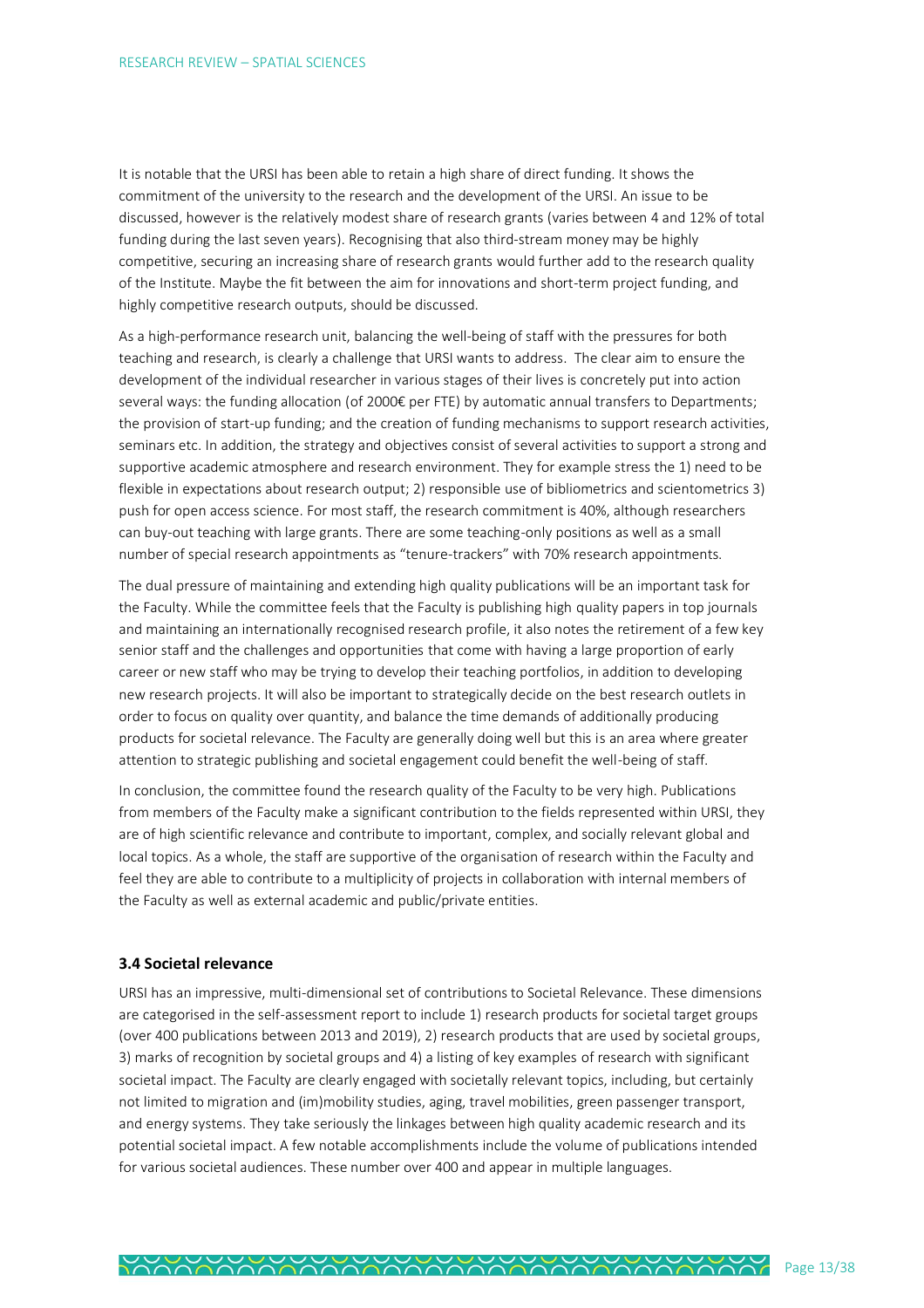There is a reciprocal and participatory attitude toward societally relevant research in the Faculty. For example, the products that URSI produces are both targeted to specific audiences and derived from participatory and community-based input from societal groups. In other words, the output is not merely one-directional originating in URSI and flowing out to society, but rather several research projects actively embrace ideas originating within societal groups as drivers of new research agendas / projects. This is an innovative way to think about developing research projects that begins with societal relevance as driving high quality research.

The interviews during the online visit further reveal a strong desire, particularly among junior staff, to be involved with research that is socially relevant. Staff in general felt that while they had the freedom to conduct research without explicit societal orientation, most of the projects in the Faculty were societally relevant. There is some concern that there is a tension between producing societally relevant research products and traditional research products and that these tasks and expectations need to be balanced in order to keep staff workload and stress levels manageable.

Societally relevant research strategies, the committee heard in the interviews, are deeply inter-twined within the work of the Faculty. Projects show clear trajectories between initiation of projects, through funding and completion to outputs that include both traditional academic publications as well as publicly consumable outputs as per above. The Faculty strikes a good balance between international and regional / Dutch based research. Many projects, such as the Stayin(g)Rural project are centered on the local region but have international relevance. Research in this project is informed by public stakeholders, and societally relevant products such as policy documents and news interviews and articles will come out of the research in addition to a range of refereed articles in top journals. Other projects have similar profiles and highlight the interconnectedness of traditional and practical research, many centred around SDGs. Additionally, special appointments (*bijzonder hoogleraren*) – 0.20FTE, funded by various organisations, help support societally relevant research by facilitating the link between Faculty and societal organisations, which partially finance the position. Seven of these appointments occurred during the assessment period.

Staff are further engaged in developing societally relevant research products, such as serious games and videos that facilitate public decision-making around complex issues such as carbon footprints and affordable housing (as examples provided in the self-assessment).

In summary, URSI is clearly doing excellent work that is societally relevant. This work engages staff at all levels, is innovative, and addresses pressing societal issues. It also fits well within the frameworks that the Faculty use for their research, such as TWIST and the UN SDGs. As noted, there are also challenges to this work. These include managing workload and expectations particularly when societally relevant research activities add increasing time demands and therefore stress and workload management issues for individual staff. Although the staff is enthusiastic about this dimension of their work, it will be important to continue to monitor and balance workloads in this regard in the future. Lastly, there is no formal measure of value for this important work. Although staff invest significant time and effort, there are no mechanisms for assessing the impact of the work as related to the time and effort required.

#### <span id="page-13-0"></span>**3.5 Viability**

As part of the interviews, the committee sought to push staff to consider their needs and aspirations, as a Faculty, for the future. The self-assessment provided a thoughtful and honest SWOT analysis and the committee worked to elicit more information about future directions based on this analysis throughout the interviews. The Faculty possesses numerous key strengths that illuminate great potential for continued development. For example, the Faculty has grown significantly in size since the last review,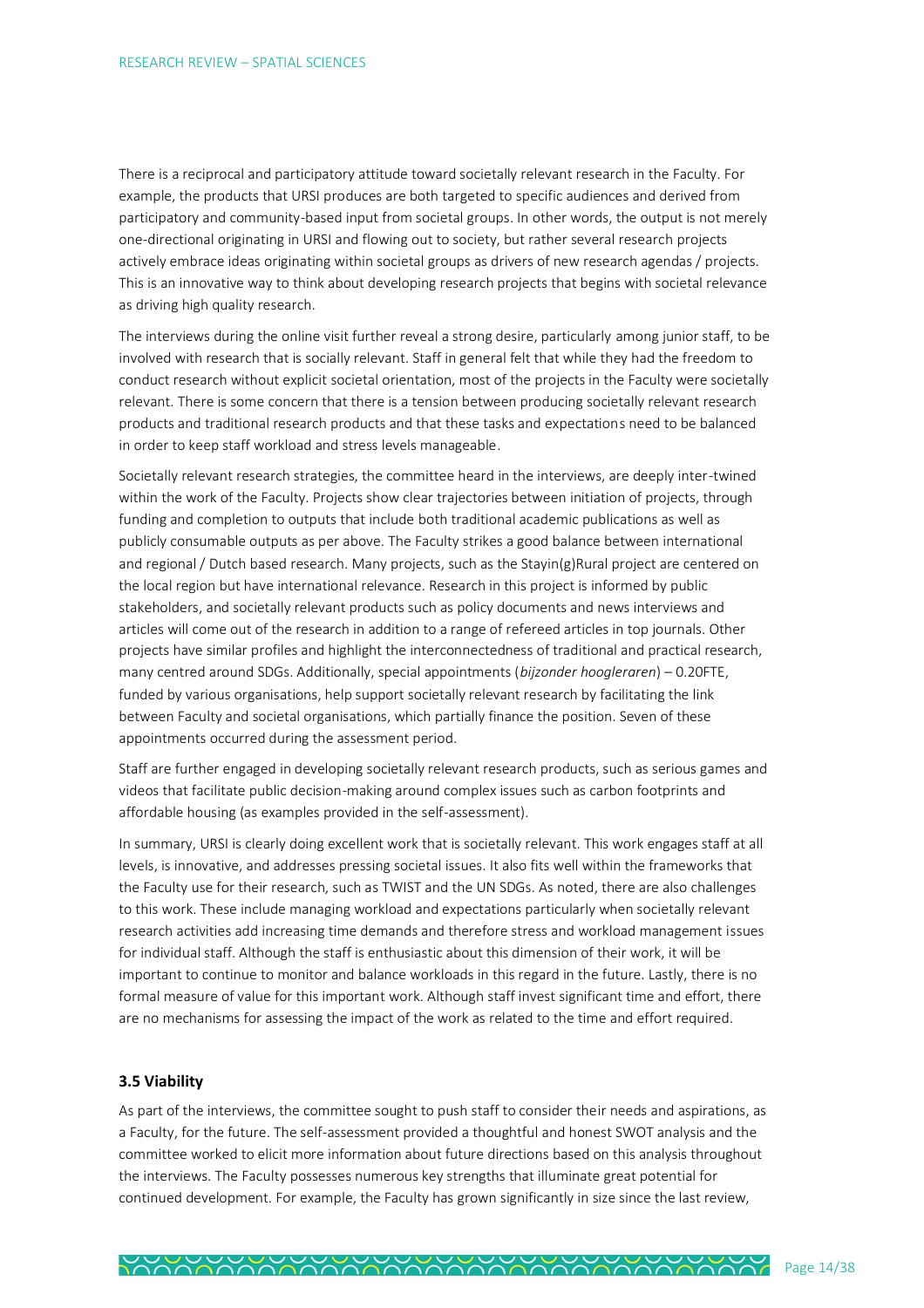incorporating many early career faculty. Combined with the inclusive, welcoming, work environment, there is much potential for professional growth and continued success for many years. Additionally, the organisational structure, characterised by "bottom-up" processes of determining research projects and teams, fosters significant collaboration across individuals and departments and an atmosphere that appears to be inclusive and collaborative across early and later career staff as well as across disciplines and departments. These are key strengths of the unit.

Further, the self-assessment highlights the growing emphasis in Dutch society and governance for universities to be more relevant and accountable to society, including increasing emphasis on the impact of research and knowledge utilisation, and specifically, an increasing culture of citizen involvement in The Netherlands in knowledge production and use. URSI has been especially thoughtful and progressive in addressing this dimension of research (societal relevance), and is well-positioned to continue to contribute to these discussions in the future. The Faculty stands well-positioned to contribute to societally relevant and societally engaged research based on sound scientific principles combined with ethical social engagement. The Faculty is poised to continue substantive contributions to this area.

From a traditional research perspective, the committee finds the use of TWIST as a unifying principle to be a work in progress. On the one hand, this framework allows for great flexibility and is a bottom-up collaborative strategy for developing research, and creating a fluid and adaptable research environment. It also has wide support among staff. It is seen by staff as a very positive framing instrument that fosters high quality inter- and multi-disciplinary research. On the other hand, it was unclear to the committee how this frame will continue to be refined in the upcoming years. This further makes a clear future direction for the unit difficult to identify. How, for example, will the frame facilitate the growth of new research while diminishing other areas? How will decisions about new directions be handled? What are the priorities of URSI moving forward? These are important next steps in refining and improving the research trajectories in the Faculty. Having a strategy for prioritising research directions will help focus efforts towards grant writing and research, thereby also helping to limit the proliferation of too many smaller or tangential projects and work overload for staff. On balance, the committee sees that this structure is working well for URSI and is part of why staff report being very satisfied with their work and the work environment. The next steps, however, need careful consideration in order to continue to make the bottom-up approach work well without becoming too diverse/fractured. Clarifying the long-term vision of the Faculty is important. Envisioning the future should be an important strategy goal for the leadership team.

The committee fully supports URSI's self-stated ambition to develop strong and relevant research profiles around key research areas. This ambition complements the committee's observations that the structure of TWIST needs to have clearer research priorities. It is also important for the Faculty to prioritise high impact journals over less impactful academic publications (such as book chapters). URSI is a leading research institution, producing highly relevant and important research focused on the northern region of The Netherlands and demonstrating international connections as well. The committee suggests that small modifications to research priorities and management, such as focusing on quality over quantity of publications, could yield an even higher research profile internationally.

From a viability perspective, the Faculty is well-managed in terms of recruitment, training, promotion. URSI appears to be a satisfying place to work. The Faculty is successful at grant acquisition and appears well funded. Investments are made in early career faculty, including leadership training and mentoring, and opportunities for both collaborative and independent research are embraced. Looking forward, continued attention to refining the TWIST model of research organisation will be important to streamlining research priorities. For example, opportunities for COVID influenced research will have to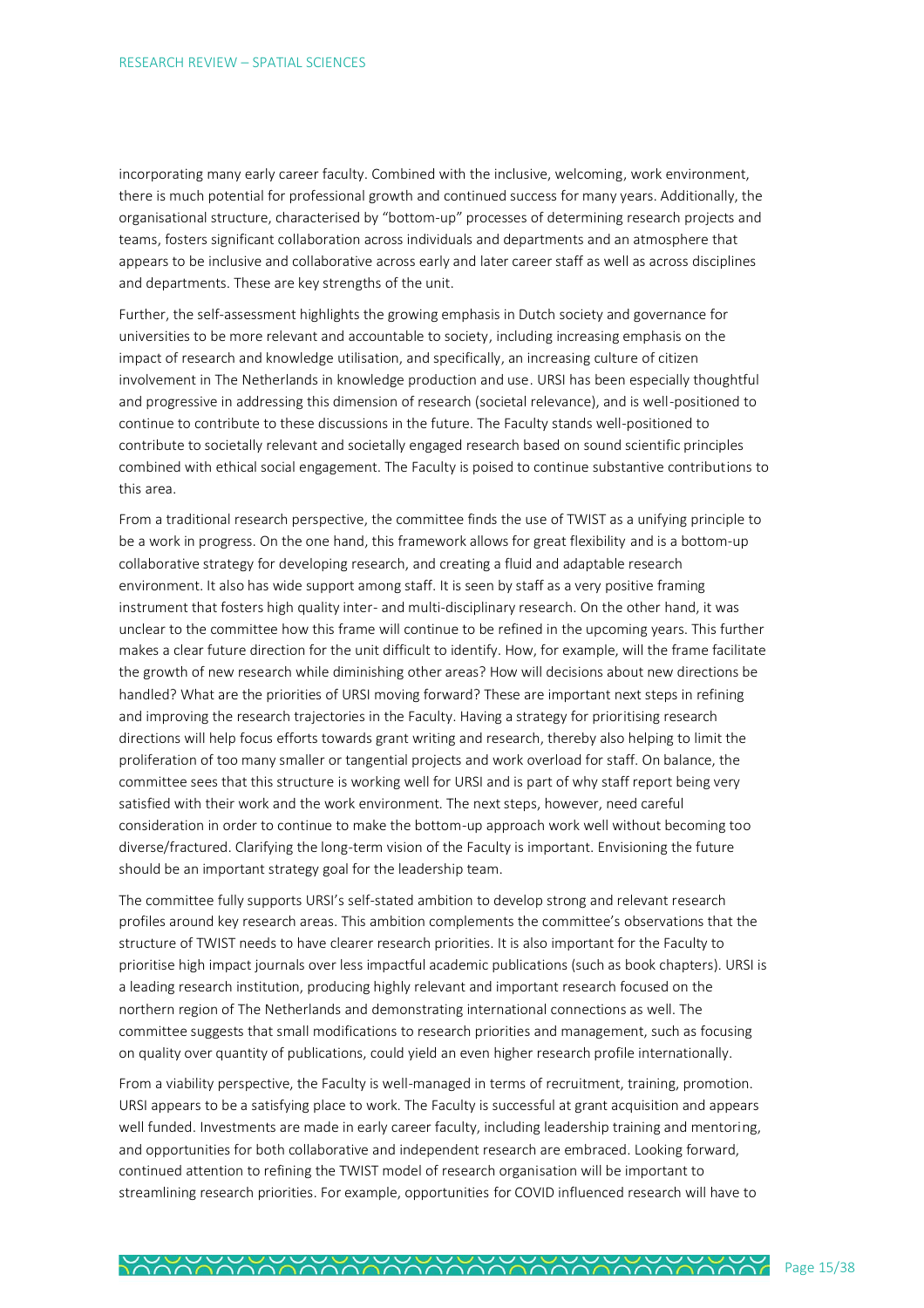be balanced with choices for other research opportunities. Having a process for prioritising research efforts could allow the flexibility and bottom-up approach to thrive without over-extending individual staff in too many directions.

## <span id="page-15-0"></span>**3.6 PhD programme**

The doctoral students are embedded in the graduate school of the Faculty of Spatial Sciences, which manages all PhD research in the faculty. In the beginning of 2020, 107 people were enrolled in the PhD programme. During the assessment period (2013-2019) 89 students completed their PhDs. The average completion rate during this period was 75% completion within 7 years and 50% completion within 5 years, and a drop-out rate under 10%. 55% of PhD students gained employment in academic positions after graduating while other graduates found employment in consultancy and government sectors.

During the site visit the committee met with enthusiastic PhD students who testified to a supportive and inspiring working culture. Students spoke of highly approachable senior staff, accessible supervisors, and a sense of community both among PhD students and within the broader faculty. TWIST, the research programme of the USRI is multidisciplinary in nature and hosts a variety of research themes. The interviewed students found this to be a major strength of the environment, since TWIST facilitated interdisciplinary projects. Students highlighted that they were able to draw on different types of expertise, for example through the possibility of interdisciplinary supervisory teams, a practice which has been further developed since the previous assessment.

Students were generally satisfied with the quality of supervision both procedurally and intellectually. The use of individual Training and Supervision plans in combination with a 9-month evaluation moment and yearly individual interviews with the graduate school coordinator provides an institutional framework for the PhD trajectory.

The self-assessment report indicates that doctoral students are expected to follow courses in project management and scientific integrity, and this was confirmed in the interview with the PhD students. Students also have access to courses offered via NETHUR (the Netherlands Graduate school of Urban and Regional Research) and Master and Research Master courses offered by the Spatial sciences Faculty.

The Faculty aims to increase completions from 12.7 to 17 completions per year through recruitment of more PhD students. The committee finds that the Research Institute has maintained a sustainable ratio between staff and PhD students with room for more recruitment.

Supervisory training is offered to members of staff and there have been broader discussions on intercultural communication within the faculty based around a book discussion. Considering that 48% of students who completed their PhD during the assessment period have an international background, and that the faculty aims to increase the number of international PhD students, efforts to improve intercultural communication, particularly between supervisors and students is a commendable initiative. Together with a buddy system and structures for welcoming international students, the faculty shows a high awareness of the needs of particularly international students to settle in both in their new (research) environment. Since the Faculty aims to increase the number of doctoral students, particularly on international scholarships, these are welcome initiatives.

In the Dutch context it is common for supervisory teams to consist of 2-3 members of staff, with the promotor position being held by a full professor. At the URSI the promoter role can be extended to associate professors, which, in the opinion of the committee, is a positive development. In this way,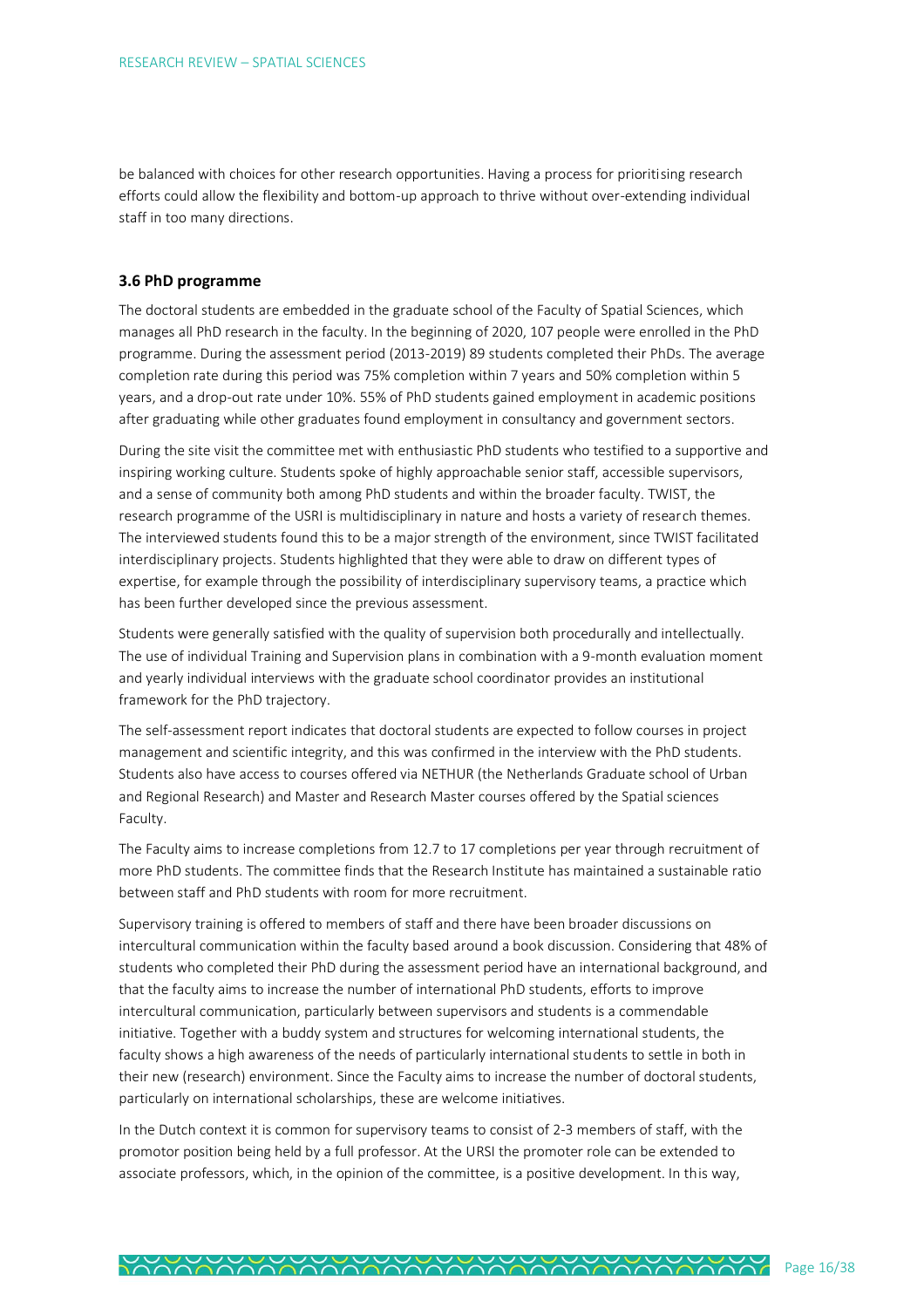associate professors that often do most of the supervision and have obtained the grants in many cases get credit for their work. In addition, this might help ease the workload of full professors.

Similar to other Dutch research institutes, the graduate school hosts PhD students on various types of funding streams, including Dutch and International scholarships. As mentioned in the self-assessment report, this has brought tensions because of differences in rights and benefits between PhD students on an employment contracts and those on scholarships. URSI has sought to decrease these differences by topping up international scholarship, providing equal access to all courses, and by making a travel and research budget of 5000 available to all students.

#### <span id="page-16-0"></span>**3.7 Research integrity**

Research integrity within the unit is commendable. Issues of ethics and integrity are incorporated into each annual review, while workshops and training are available regularly and seem to be universally embraced. PhD students are incorporated into this ethos, indicating that research integrity procedures are part of the day-to-day functioning of research in the unit. Research integrity is discussed in every staff performance management interview and in every PhD annual process discussion. The Faculty actively utilises and refers to their 'Research Ethics and Research Data Management Policy and Procedure' document when considering research, and all researchers use an established set of protocols and review procedures prior to data collection. These observations were consistent across interview groups with all groups both aware of and supportive of the procedures in these protocols.

The committee commends the Faculty on their protocols, training, and diligence in following research integrity procedures. There appears to be open communication and review of these protocols with a goal of preventing violations and pre-emptively minimising burdens on vulnerable populations. The committee recommends continued discussions and attention by senior staff and management towards continued education and training of ethics and integrity standards, particularly as new protocols emerge.

## <span id="page-16-1"></span>**3.8 Diversity**

URSI goes to great lengths to create an inclusive and welcoming work environment. The committee heard from all interview groups about how friendly and welcome they felt working in this environment. Beginning with attention to language in advertisements for new positions, following through performance reviews, and social activities, there is careful attention paid to inclusivity within the Faculty. By gender, the Faculty is comprised of just over 40% female staff across all years of the review period; however, as noted in the self-assessment, PhD researchers are much more gender balanced than other categories of staff positions. By age, the review period has seen incremental growth in younger cohorts, with 31.6% 45 years+ in 2019 and a corresponding 68.4% under age 45. There is clear growth in the younger cohorts. By nationality, 31.6% of staff are not Dutch.

While these are the required measures of diversity outlined for the self-assessment, the committee was surprised that other measures of diversity were not actively considered or discussed. While 'diversity as a metaphor' was expressed in the interviews, the committee also wants to highlight that true diversity must be cultivated and nurtured. Other dimensions of diversity include more specific attention to region-of-origin diversity, racial, ethnic, cultural, and gender diversity. The review recommends greater attention to a broader definition of diversity and continued attention to gender diversity amongst staff.

The committee commends the efforts towards broad inclusion, the use of gender inclusive language, attention to gender balance on selection and review committees and conference panels and the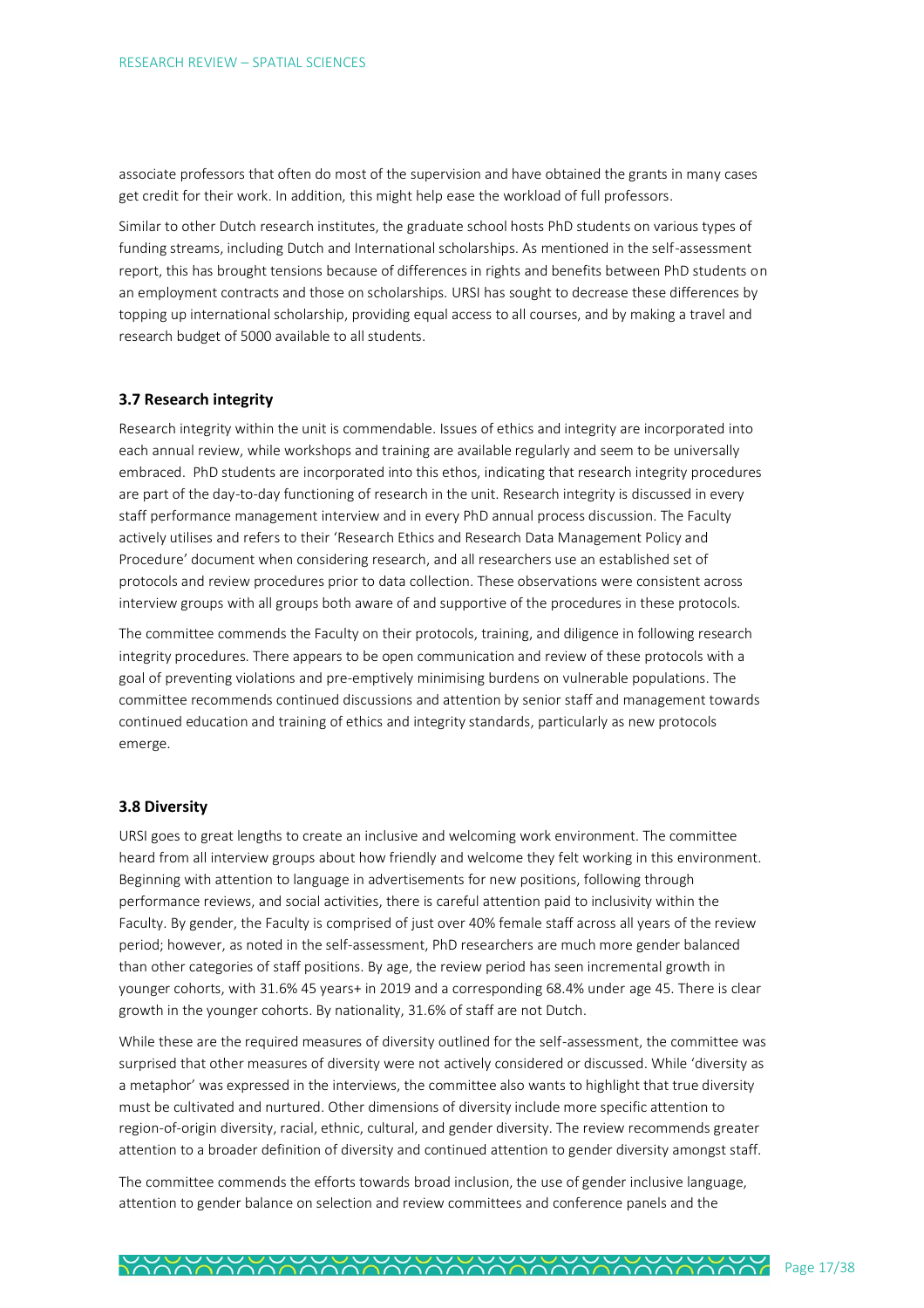promotion of diversity awareness training within the Faculty and Active Bystander training for Senior Staff. It also heard from its interviews that the Faculty jointly read and discussed 'The Culture Map: Breaking Through the Invisible Boundaries of Global Business' by Erin Meyer, which several staff commented on as being a helpful and insightful way to learn about diversity together. These efforts speak positively about the genuine efforts towards diversity and inclusion that are not just measured but actively and thoughtfully practiced in the Faculty.

## <span id="page-17-0"></span>**3.9 Recommendations**

- Refine the articulation of the TWIST structure. Research orientation around the concept of TWIST seems to be working well for staff at all levels. It is a "bottom-up" process in which specific projects and research directions are chosen based on the interests of staff as well as community-driven questions. This level of flexibility and adaptability could serve the Faculty well in upcoming years. However, it is the recommendation of the committee that the Faculty leadership continue to refine the articulation of this structure;
- Be attentive to developing and refining the next steps in the TWIST model, specifically relating to a refined or more clearly articulated approach to decisions about prioritising research topics and strategies. This does not necessarily mean identifying a specific set of topics, rather, in line with the bottom-up process, this might entail identifying a process for pursuing or not pursing particular topics;
- Be strategic in developing high quality research products, with less attention to lower stakes products. The Faculty maintain a very high level of research quality and balance this with research projects and grants that focus on complex contemporary issues of society. Developing strategies for increasing the share of highly competitive research grants could support the development of high-quality research;
- Continue to explore innovative and community-driven research, in conjunction with theoretically-driven research. The review committee was impressed by both the volume and breadth of societally relevant research and most importantly by the responsiveness of the Faculty to both academy-driven and community-driven research endeavours. The committee commends the Faculty for innovative work and recommend that they continue to explore innovative and community-driven research, in compliment with theoretically-driven research. The recommendation along this dimension is for continued excellence and innovation but with an eye towards maintaining a balance between the types of outputs that are beneficial for research excellence and societal relevance;
- Acknowledge more fully or formally the effort and trade-offs (in time) for producing highly socially relevant work. The Faculty maintain high productively on societally relevant work. This is evident in the volume, breadth and innovations in this work. While highly significant, this work is also highly time consuming and it does not appear that there is a clear way to assess this work. This is an issue broadly within the Social and Spatial Sciences internationally. Nonetheless, if it is a key area of assessment for review procedures, the effort and trade-offs must be acknowledged;
- Think more broadly about diversity to include the numerous other dimensions of diversity beyond age, gender and international diversity. The Faculty has clearly worked hard to increase gender and age diversity but additional diversity types, such as race, ethnicity, sexuality, will still need to be actively monitored and managed;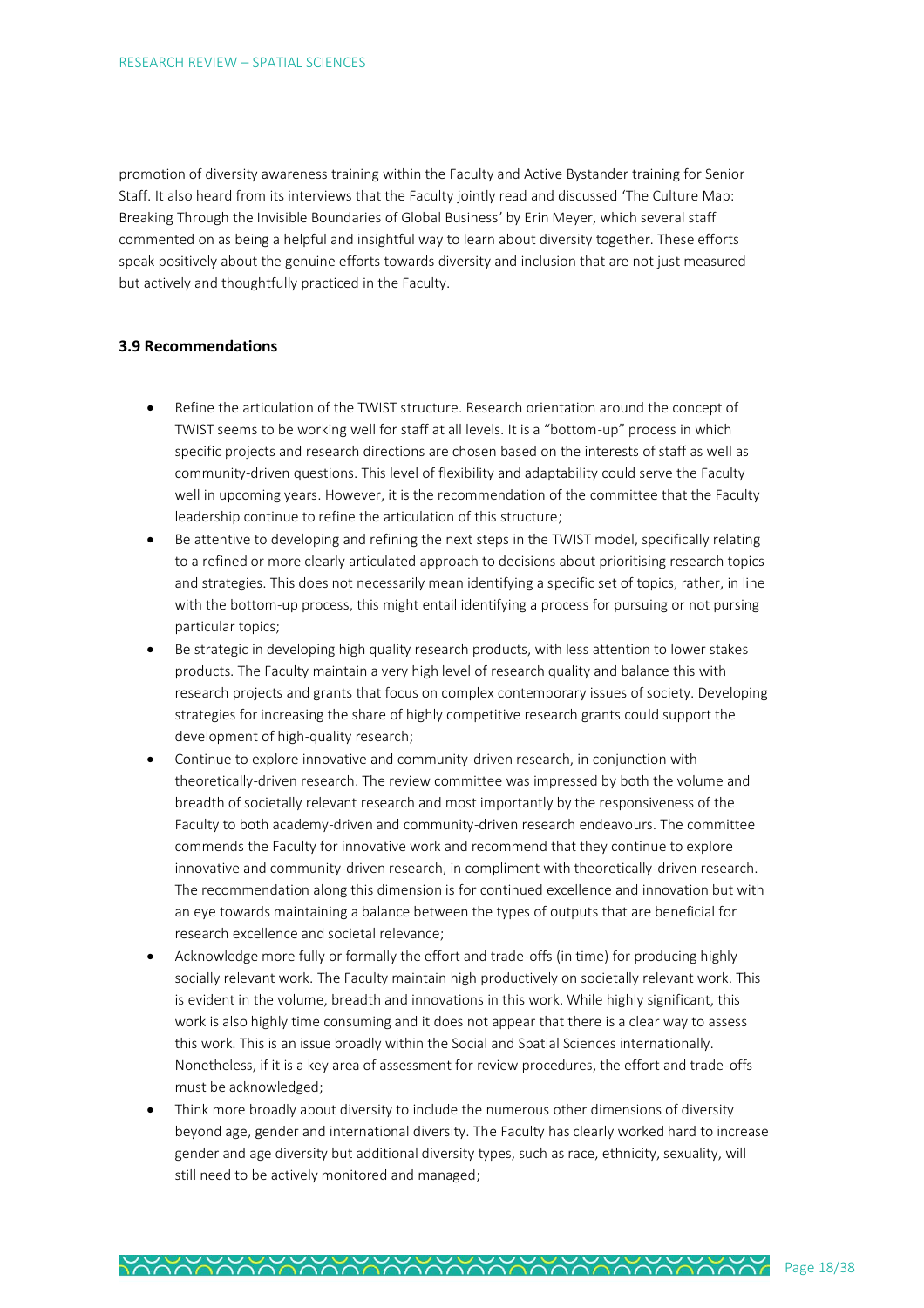• Maintain USRI as a Faculty. URSI's ability to create an inclusive environment, foster inter-and multi-disciplinary work and to produce high quality and socially relevant research is facilitated by short communication lines, a smaller size, and a set of departments that complement and enhance spatial sciences perspectives. This structure is an asset to Groningen University and should be maintained.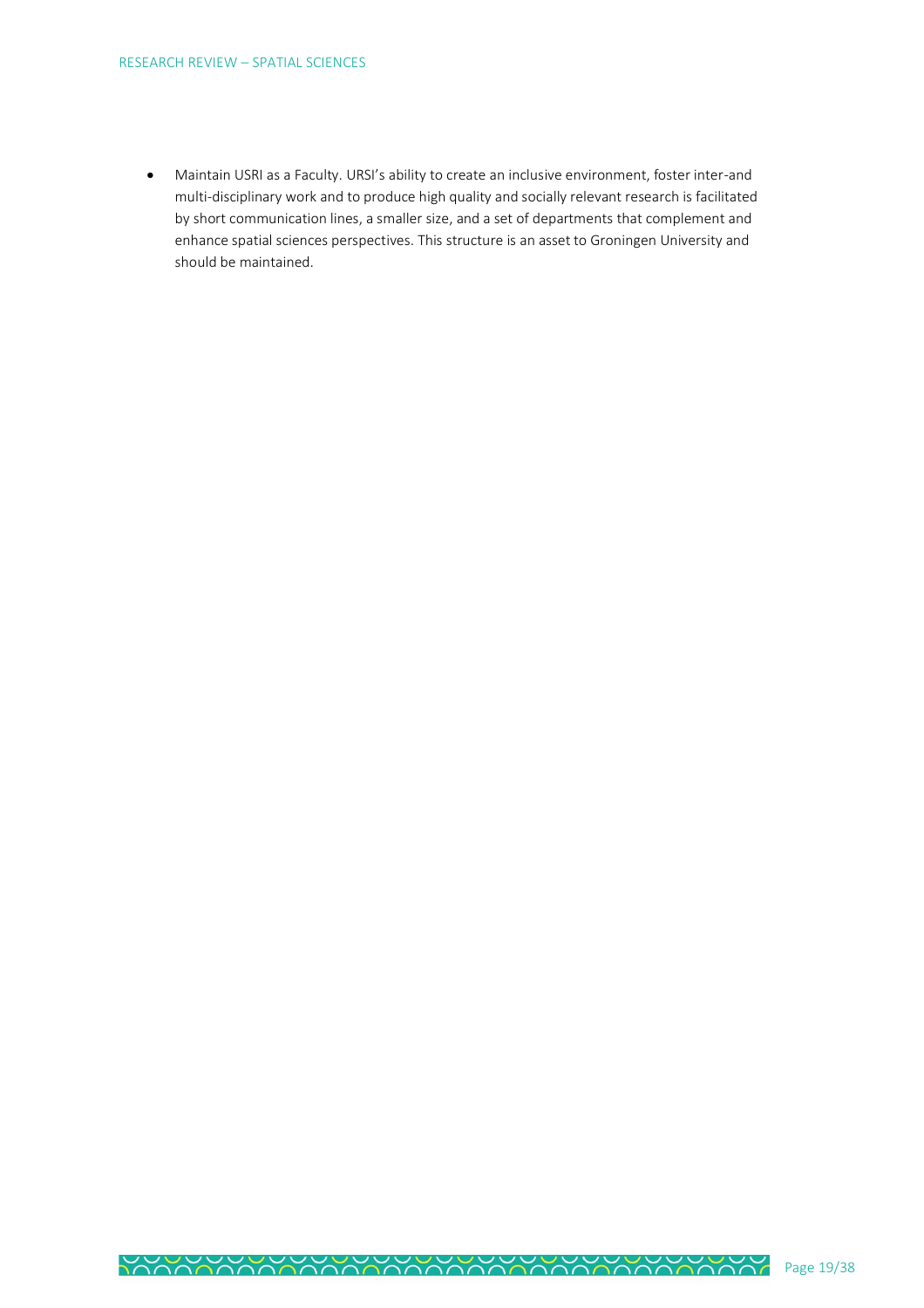# <span id="page-19-0"></span>**4. The Urban Futures Institute (UFI), Utrecht University (UU)**

## <span id="page-19-1"></span>**4.1 Quantitative assessment**

The committee assessed the quality, societal relevance and viability of the Urban Futures Institute (UFI) of the Faculty of Geosciences, Utrecht University (UU) both quantitatively and qualitatively. Its PhD programme, research integrity and diversity are assessed qualitatively. For the quantitative assessment a four-point scale is used, according to the standard evaluation protocol 2015-2021. The explanation of the criteria underlying the scores can be found in appendix C. The qualitative assessment of the Institute can be found in the next sections.

Given the standards laid down in the SEP, the committee has awarded the following scores to the Institute:

| Research quality:     |  |
|-----------------------|--|
| Relevance to society: |  |
| Viability:            |  |

## <span id="page-19-2"></span>**4.2 Organisation, strategy and targets**

'Urban Futures' (UF) is an integrated research programme that is housed within the Department of Human Geography and Spatial Planning (HGSP), which in turn is part of the Faculty of GeoSciences at Utrecht University (UU). While HGSP coordinates bachelor and master level teaching in the discipline, Urban Futures Institute (UFI) coordinates research and research training. The Faculty of Geosciences provides support to UFI through the Research Support Office, coordination of professorial hires, and its Communications office. UFI participates in UU's Strategic Themes and Focus Areas, in particular the Pathways to Sustainability theme with a focus on Transforming Infrastructures for Sustainable Cities, Future Food and Water, Climate, and Future Deltas. UFI is also represented in the boards and work programmes of two other university-wide themes: Dynamics of Youth and Institutions for Open Societies.

The decision to organise all research in spatial sciences under the theme of Urban Futures was a direct response to the last research assessment in 2012. That assessment argued that the prior organisation of research into four groups was creating problems of research coherence and internal collaboration, and led to groups without a critical mass. The initial response was to organise research under two clusters (Social Urban Transitions and Economic Urban Transitions), but these were subsequently merged into the singe UF programme with a focus on transitions to socially, economically and ecologically sustainable cities. The "transitions" orientation means that the UF theme also includes research that is rural in focus, but speaks to urban-rural relations and continua, including migration processes. UF focuses on both Global North and Global South. The programme is coordinated by a director and eight chairs, and the academic staff includes urban, economic, and development geographers, spatial planners, experts in geographic information science and some staff coming from backgrounds in other related fields.

The team at UU have made significant changes in response to the 2012 assessment, reflecting a clear openness to external critique. Though advanced, these changes are still underway. They have, however,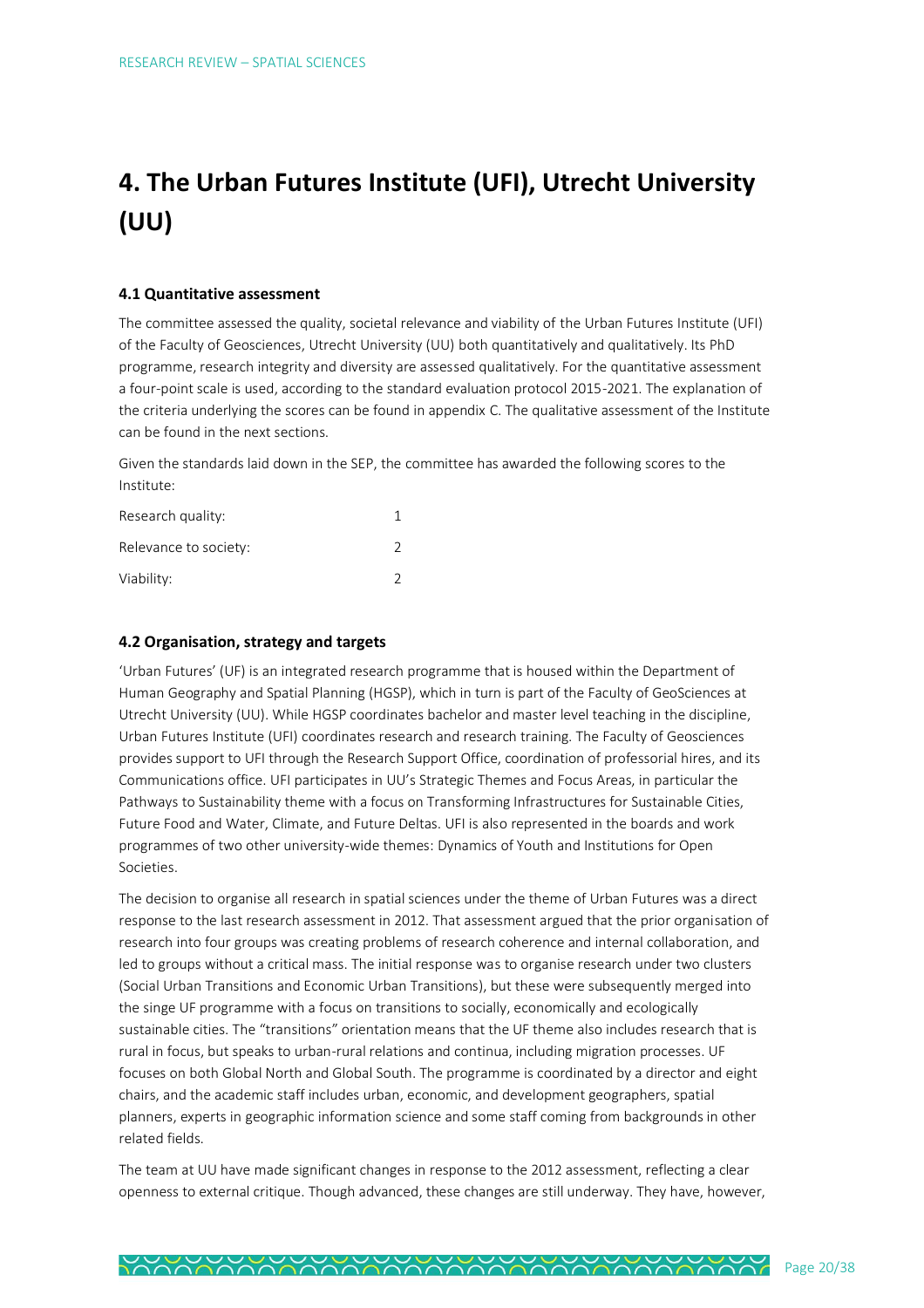already had positive implications for the quality, relevance and vitality of research in the Spatial Sciences at Utrecht.

## <span id="page-20-0"></span>**4.3 Research quality**

Research at UFI is of an all-around world leading quality, and this commitment to quality is felt as much at the level of the professoriate as of the doctoral students, who gave the impression in interviews to be very ambitious. The self-assessment notes the following research areas as being of particular excellence in the unit: Mobilities, health and well-being; Related diversification, complexity and regional resilience; Smart urban governance; Translocal mobilities and development; Transforming infrastructures for sustainable cities. The assessment team shares this view.

Indicators of this quality are especially apparent in UF's successes with research funding and publications. There has been sustained success in securing high quality competitive grants, including from NWO general programmes, the European Research Council, and the NWO-VENI programme, among others. There has also been sustained success in publishing in high-impact journals, at levels that have improved since the prior assessment. Grant-acquisition is clearly emphasised in the unit and is not only the domain of more senior researchers. Interviews made clear that there is much focus on junior faculty preparing grant proposals, and considerable formal and informal, collegial support is offered to them in how to write competitive proposals.

Between 2013 and 2019, 47% of articles were published in the top 10% of journals (as ranked by impact factor), and 75% in the top 25% (between 2007-2012 these rates were 10% and 37%). These articles are also increasingly open access (54% in 2019, compared with 17% in 2013). The absolute quantity of publications on a per-FTE basis has declined over the assessment period, having been 3.7 per FTE in 2013 and 2.8 in 2019. This reflects the substantial growth in FTEs over the same period, from 31.09 in 2013, to 53.02 in 2019, and in particular the fact that 26.66 of the research FTEs in 2019 were PhD students, which inevitably dilutes productivity rates. Nonetheless, these are substantial levels of publication, all the more so given their concentration in high quality and impact factor journals.

Citation rates are high in the unit, and are spread across a range of staff. Over the assessment period, UFI articles were cited on 9,585 occasions (Scopus), meaning an average citation rate per article of 12.1 and per FTE-year of 30.8. Eight current staff members have H-indices of 20 or higher on Scopus (excluding self-citations), and one staff member was ranked by Thomson-Reuters in the top 1% of cited researchers across all fields for the period 2014-19. These are strong figures.

Research in UFI is also characterised by interdisciplinarity and the combination of diverse quantitative and qualitative methods. This has been facilitated through the decision to organise research around shared themes and shared conceptual frameworks rather than siloed chair groups (in part a response to the 2012 assessment). This is also encouraged at a PhD level, with a quarter of students having supervisory teams that combine different orientations. The unit is also supported in this regard by the Faculty's and University's own emphasis on interdisciplinarity.

## <span id="page-20-1"></span>**4.4 Societal relevance**

UFI distinguishes four modes of societal engagement: societal learning; societal advice; societal debate; and societal co-production and co-creation. There is ample evidence of the unit having been successful in the first three modes of engagement. The self-assessment refers to a number of these across a broad range of fields and societal sectors. Members of staff have been invited onto advisory boards of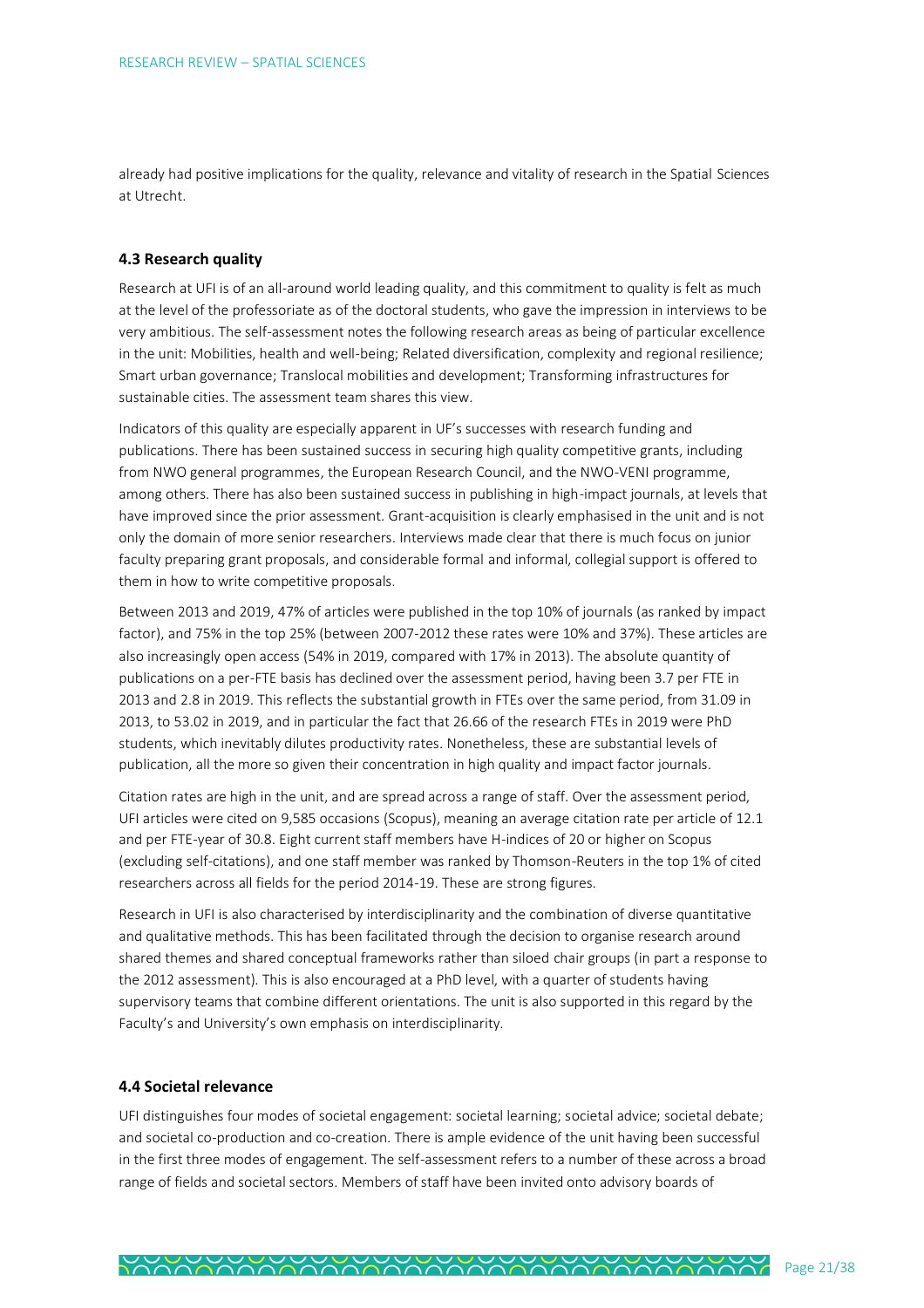different Dutch public and private bodies, an important indicator of the sustained societal advice offered by the unit, as well as of the degree to which different stakeholders value this advice.

There is evidence of some success in co-producing knowledge with societal partners, though this is more germinal (the case of 'mixed stakeholder classrooms' begins to point in this direction, for instance). The self-assessment notes that the unit has begun to dedicate more resources to developing its capacities in this fourth area, in particular through the recruitment of a 'knowledge broker' whose role is to foster internal discussion of societal relevance within UFI, and to help research staff develop strategies and networks that will enhance relevance. The unit is also exploring how to incorporate citizen science into its work and in this way combine participatory approaches with current research methodologies. However, to date there is limited evidence that research in the unit has been driven by questions emerging from dialogues with societal actors (though there is directly commissioned research by some public and private actors) or that the unit has any systematic means of analysing these dialogues as a means of identifying strategic research directions.

The overall and explicit orientation to the UN Sustainable Development Goals (and especially SDG 11 on Sustainable Cities) is a further asset in guiding the societal relevance of UFI's work. While much of UFI's relevance has been in the urban sphere, longstanding work on land governance for equity and sustainability through the LANDac initiative is a good example of how to sustain and institutionalise societally engaged research. While led from UU, LANDac is a joint initiative with Dutch government, NGOs, and universities, as well as partners in the Global South.

While societal impact is clearly valued in UFI, research quality and high-quality publications are the most important goals of the unit. In interviews it was noted that "academic interest comes first." This is a legitimate and understandable orientation, though it may have deflected some attention from the possibilities for co-creation of knowledge with societal partners.

## <span id="page-21-0"></span>**4.5 Viability**

As noted above, there has been significant growth in research FTEs over the assessment period, from 31.09 in 2013 to 53.02 in 2019 (see Annex B.2). The most significant growth has been in scientific staff and PhD students. Growth in scientific staff combines, especially, recruitment of early career researchers and senior Chaired professors (with five of the latter recruited or promoted since 2016, three as recently as 2019 however). This hiring strategy has two benefits for programme viability. The significant investment in assistant professors (who account for 67.1% of research capacity) builds a vigorous and innovative research community and an internal pipeline for future promotions. The substantial growth in the full professoriate has the potential to enhance grant acquisition. Currently, only 11.8% of research capacity is embodied in associate professors. While, in part, this reflects recent promotions to full professor, it also raises challenges for the internal cultivation of future leaders in the field who would rise from the rank of associate.

While grant acquisition increased 2013-2015, it has since declined back to levels comparable with 2013 (€10.45 million in 2019 compared to €9.56 million in 2013). Presumably, the expectation must be that the expansion of full professorial appointments will increase the grant acquisition capability in the years to come. The pattern in contract research acquisition is the mirror image of grant acquisition: declining between the years 2013 and 2016, and rising back since then, such that amounts in 2019 are also comparable with those in 2013 (€8.73 million in 2019, €7.28 million in 2013). Until now, there seems to be a constraint on resource generating capacity, with the sum of grants and contracts increasingly only modestly (~14%) from €16.84 in 2013, to €19.18 million in 2019, while research FTEs increased by 119%.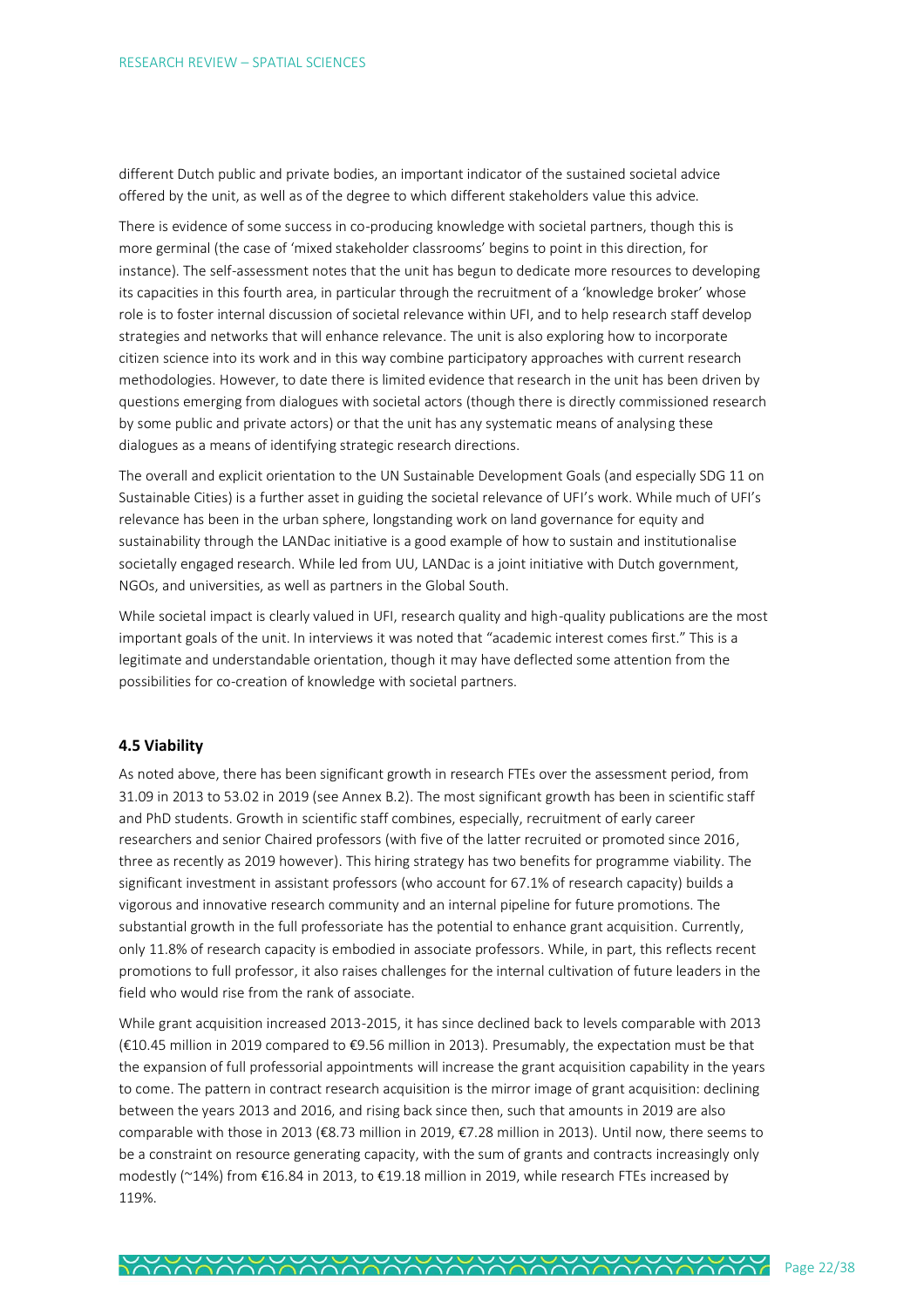The implication is that FTE growth has been sustained primarily by direct funding/university investment. This is healthy for the viability of the programme. On the other hand, the relative stasis in external funding means that post-doc FTEs have stayed relatively flat (an increase of 27% from 2013-2019), and the increase in the number of doctoral students will have depended considerably on external, hostnation funding of scholarships. This latter point can have implications for the nationality composition of the PhD student body (see below on 'diversity').

With a roughly equal split between direct funding and grant/contract funding, the overall composition of revenue streams looks resilient. This will offer the unit some resilience in the face of possible instabilities in the research environment. These instabilities may derive from, inter alia, the fiscal and political fallout of Covid-19, and changing attitudes to student mobility. Of course, tightening labour markets may also mean that student numbers increase, which will enhance revenues. The more general point is that the external environment is more uncertain than normal, and that the unit's SWOT analysis and strategy for the future seems to presume a more stable environment than can perhaps be reasonably assumed. The viability of the unit might be enhanced by having different strategies adapted to different future scenarios for the external environment. In this vein, the unit's plan to increase funding of temporary staff via 'social impact projects obtained from governments and firms' is wise. Similarly, wise is the projected strategy of prioritising increased quality of junior staff performance (as, for instance, measured by citations), rather than seeking any significant further increase in FTEs.

Viability also depends on disciplinary coherence and individual staff resilience. That three out of the eight new chairs come from other fields than human geography, regional science and planning is good for interdisciplinarity but could carry a risk of fragmentation. This risk seems to be reasonably handled at the moment however, given that the newly recruited professors with background in other fields seem to be well integrated in the spatial sciences community. Future recruitment strategy should still aim at striking a sound balance here. At present, staff seem relatively comfortable with work-life balance, and did not raise concerns about burnout – though future emphasis on increasing impact and quality may place new pressures on staff. In that regard, the unit's practice of fostering of "academic families" of staff at different career stages to serve as cross generational support groups is to be commended, as is the hiring of a psychologist to support the doctoral staff.

#### <span id="page-22-0"></span>**4.6 PhD programme**

UFI has a dynamic PhD programme in which students appear to be enthusiastic and ambitious. The doctoral students within the PhD programme of UF are embedded in the graduate school of Geosciences. In the beginning of 2020, 36 people were enrolled in the PhD programme. They are attracted by the high standards and interdisciplinarity of the unit.

Time to completion has improved since the last assessment, with 54% of students who began between 2012-2015 finishing within 5 years with considerable fluctuation between individual cohorts. This is a point of concern in the unit and is an ongoing topic of discussion among students and staff, which is positive. The unit has measures in place that seek further improvement for time to completion. This is clearly an indicator of performance and quality to keep an eye on.

A detailed quality assurance plan for PhDs has been installed. It specifies expectations, resources, and formal procedures such as the training and supervision plan which are relevant to all doctoral candidates. In addition, there are councillors available at different levels, including departmental PhD mentors, confidential advisors on faculty and university, a faculty career officer for PhDs and a PhD psychologist. The committee considers these to be positive developments which are likely to continue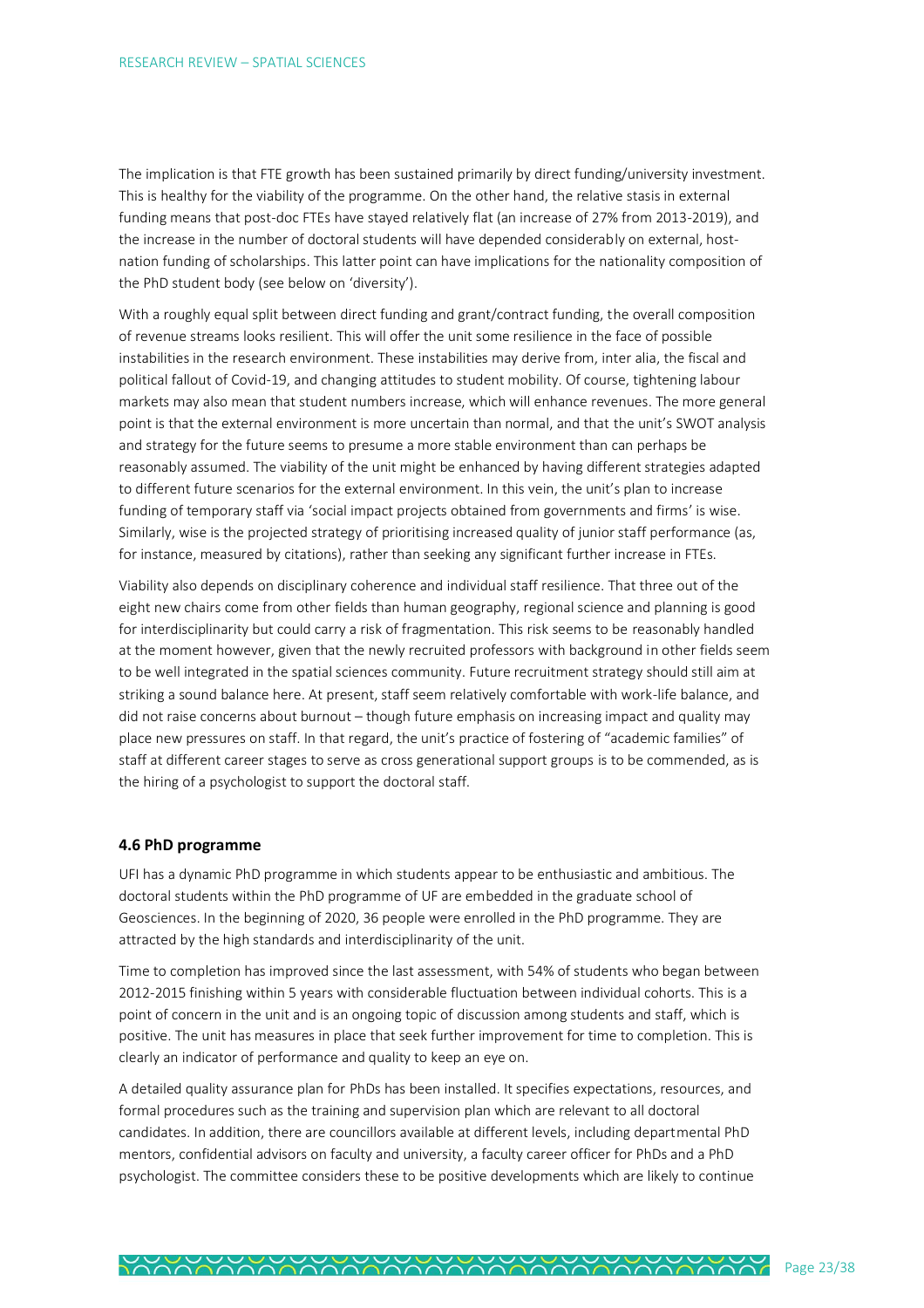to improve the completion rate. The committee particularly commends the availability of a PhD psychologist as an important innovation to support students' progress.

Supervision is professional, supportive and informal, and is complemented by a variety of courses. PhD students have access to compulsory courses on research ethics and scientific integrity and to voluntary courses offered via NETHUR (the Netherlands Graduate school of Urban and Regional Research) and Utrecht University. While PhD students can follow courses of their choosing, the quality assurance plan for PhDs and the self-assessment report places a strong emphasis on 'learning on the job'. The committee recognises that an individualised learning trajectory is typical for Dutch PhD students. However, the committee wishes to stress that it is important that students are supported in shaping such an individual learning trajectory, for example by formally including discussions about this in the yearly progress reviews.

UF trains its students primarily for an academic career, and has been very successful in this regard, with 52% of graduates securing post-docs or faculty positions. Support is also available for non-academic careers, especially from the Faculty. UFI recognises the importance of enhancing such support given the tight academic job market.

The current PhD body is primarily from East and Southeast Asia (62.5%) and Europe, with just two students from Uganda and none from Latin America. The pattern among completed PhDs is not dissimilar: E/SE Asia (39%) and EU-Europe (43%). PhD composition is a reflection of the country focus of research grants and the country of origin of fellowships. This leaves the department only restricted room for manoeuvre. However, the quite limited international diversity of the student body may limit student exposure to diverse perspectives among their peers.

The doctoral programme has been a primary instrument through which the unit has increased diversity and overall FTE growth. This makes UFI's success as assessed against several indicators somewhat dependent on the continued vitality of the PhD programme. This is a potential source of vulnerability.

The committee met with positive students who felt inspired by the impact orientation and the interdisciplinarity of the Urban futures research programme. All in all, the committee finds that doctoral students in the Urban Futures programme have access to a wide range of support, and that efforts are made to keep several lines of communication open.

## <span id="page-23-0"></span>**4.7 Research integrity**

The self-assessment notes that support structures for data management, data security and ethics are largely in place, while daily research practices do not yet always apply appropriate measures. Culture change in these areas can be a slow process and notwithstanding it is clear that the unit (together with the Faculty) has made important efforts to foster this change. Junior faculty note that the Faculty Research Office is very active in explaining new data management rules. Doctoral students confirmed that ethics and integrity are emphasised and that most had received training in these topics. There was no evidence of failures in research integrity and UFI is working in a very deliberate way to further enhance standards.

#### <span id="page-23-1"></span>**4.8 Diversity**

The unit has made significant progress in enhancing its diversity, above all as regards gender. Fifty-one percent of the staff is now female and this measure of diversity has improved across all ranks, though females are still underrepresented among full professors (40% by 2020) and associate professors (33%). The majority of PhD students are female (58%). The recruitment of women PhD students has thus been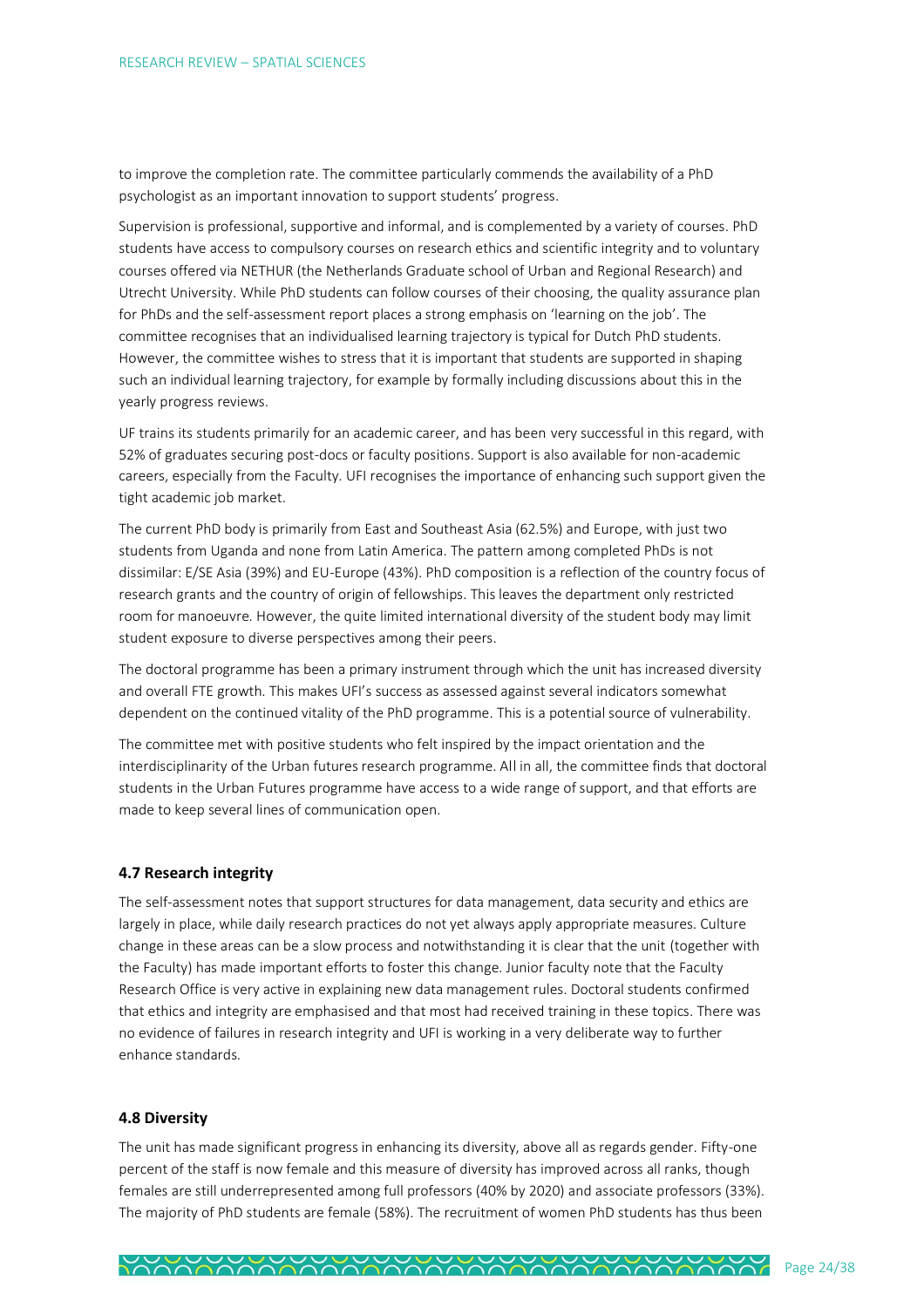a primary means through which gender diversity has been enhanced. This is positive in terms of pipeline development. However, it makes gender diversification dependent on sustained funding for PhD students – and also means that securing diversity has been more successful in soft-money positions than in core-funded positions. Enhancing diversity at the associate level will be important for gender parity in the cultivation of future leaders, whether these stay at UU or move elsewhere in the Dutch system.

The diversity of nationalities represented within the staff has also increased, with the share of Dutch staff decreasing from 63% to 44% from 2013 to 2019. Non-Dutch European staff share has remained stable at 17-20%. The main source of increased international diversity has again been through the doctoral programme, with an increase in scholarship students from China, Vietnam and Indonesia: the share of Asian staff members increased from 12% to 32%, 2013-2019. There is very limited presence of South American or African staff. As in the case of gender, non-European diversity is primarily enhanced through the PhD programme and soft money. While understandable, this also makes such gains dependent on sustained flows of such monies. Also, it means that the pattern of internationalisation is partly dependent on which countries have the most substantial doctoral scholarship programs at any one point in time.

Taking rank as an imperfect indicator of age diversity there is a healthy pool of assistant professors, but only 11.8% of faculty are associate professors. As already noted, this can limit the emergence of new senior leadership and suggests that it is important for the department to have an active programme of mentoring diverse junior faculty so that they can progress in due time.

There is a lack of discussion of diversity along the lines of sexuality, race or ethnicity in the selfevaluation. This is noteworthy since such issues are increasingly on the agenda in academic institutions worldwide. While the department appears to have had an active strategy of growth and recruitment, this seems not to have been used to address ethnic or racial diversity in faculty composition in a strategic or goal-oriented manner.

While interviews revealed a clear commitment to diversity, it was also said that "We always hire the best researcher irrespective of gender." While this is an understandable strategy and statement, the best researcher may not always be the best candidate for enhancing the quality of the research environment. If the argument is that diversity enhances the research environment and the quality of knowledge generated, then a case can be made for laying greater emphasis on diversity in recruitment decisions. This should apply to racial, ethnic and sexuality diversity as well as gender, nationality and age.

## <span id="page-24-0"></span>**4.9 Recommendations**

The panel applauds the stated ambition of UFI to continue to stimulate theoretical and methodological developments, including systemic approaches toward analysing the complexity of wicked urban issues, application of network theory and analysis to social and economic urban issues, comparative studies at the international level, combining Artificial Intelligence approaches with Geoscience, Living Lab approaches and Citizen Science. In addition, the panel recommends UFI to:

• Deepen discussions and active practices in relation to citizen science, participatory research and other orientations that will enhance the share of research in UFI that is co-produced and co-created with societal partners. Invest in resources to facilitate this type of research;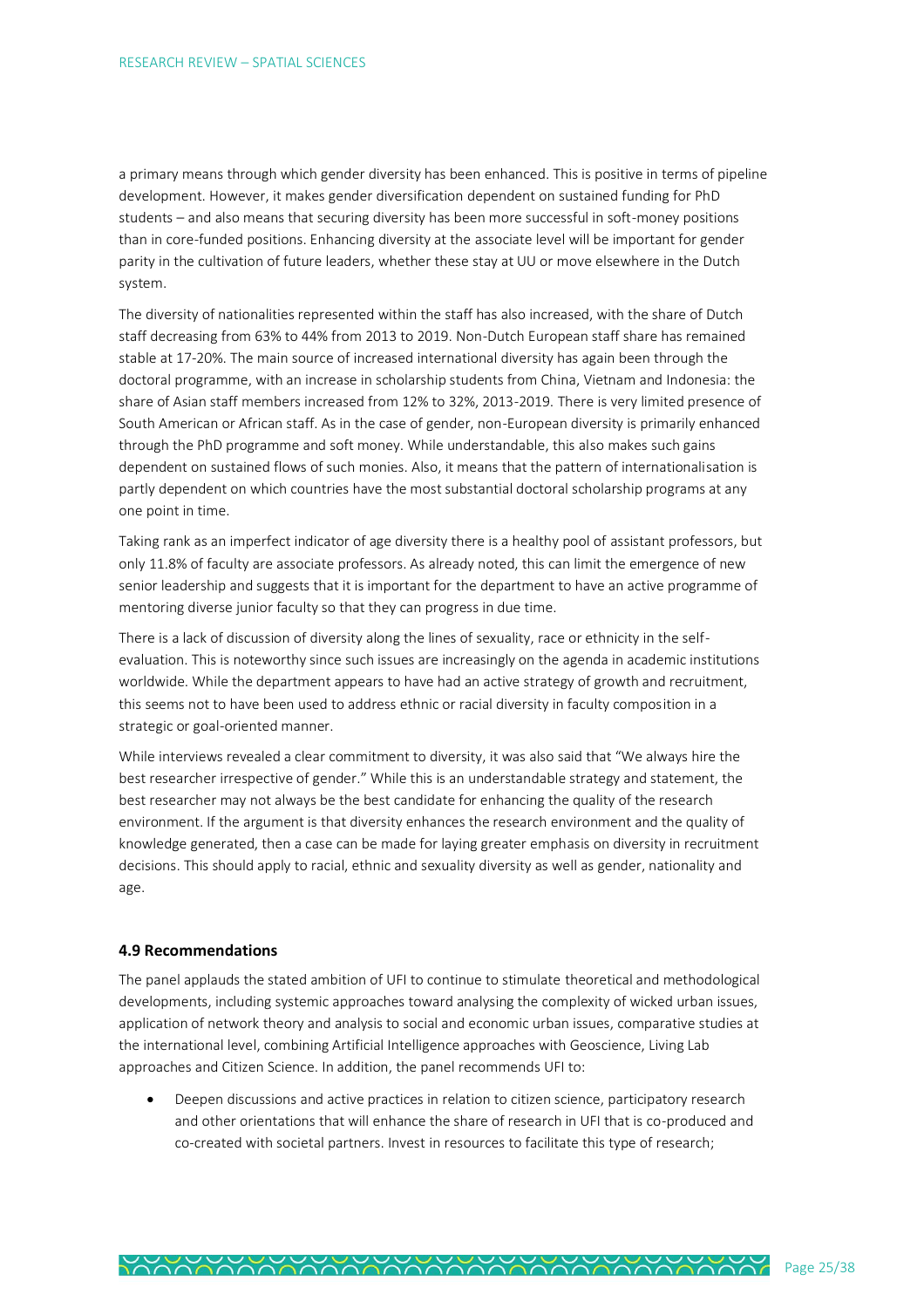- Roll out the MERIT Management, Education, Research, Innovation and Teamwork system, and use it as a means not only of supporting faculty development but also of recognising and strengthening the forms and intensities of societal engagement;
- Revisit the SWOT analysis in the self-assessment to take more fully into consideration the changes (financial, political, global) in the external environment over the last year. Reflect on the implications of these changes for strategy and elaborate alternatives on the current strategy (i.e. a Plan B, and C) in order to enhance adaptiveness and resilience of the unit;
- Be more explicit in addressing dimensions of diversity beyond gender, nationality and age. Be more proactive in advertising positions of all sorts such that they generate more diverse pools of candidates. Use vehicles other than the doctoral programme to address and enhance diversity;
- Be more conscious and explicit in using the PhD pipeline and post-doctoral recruitment as a means of increasing diversity, including beyond gender diversity.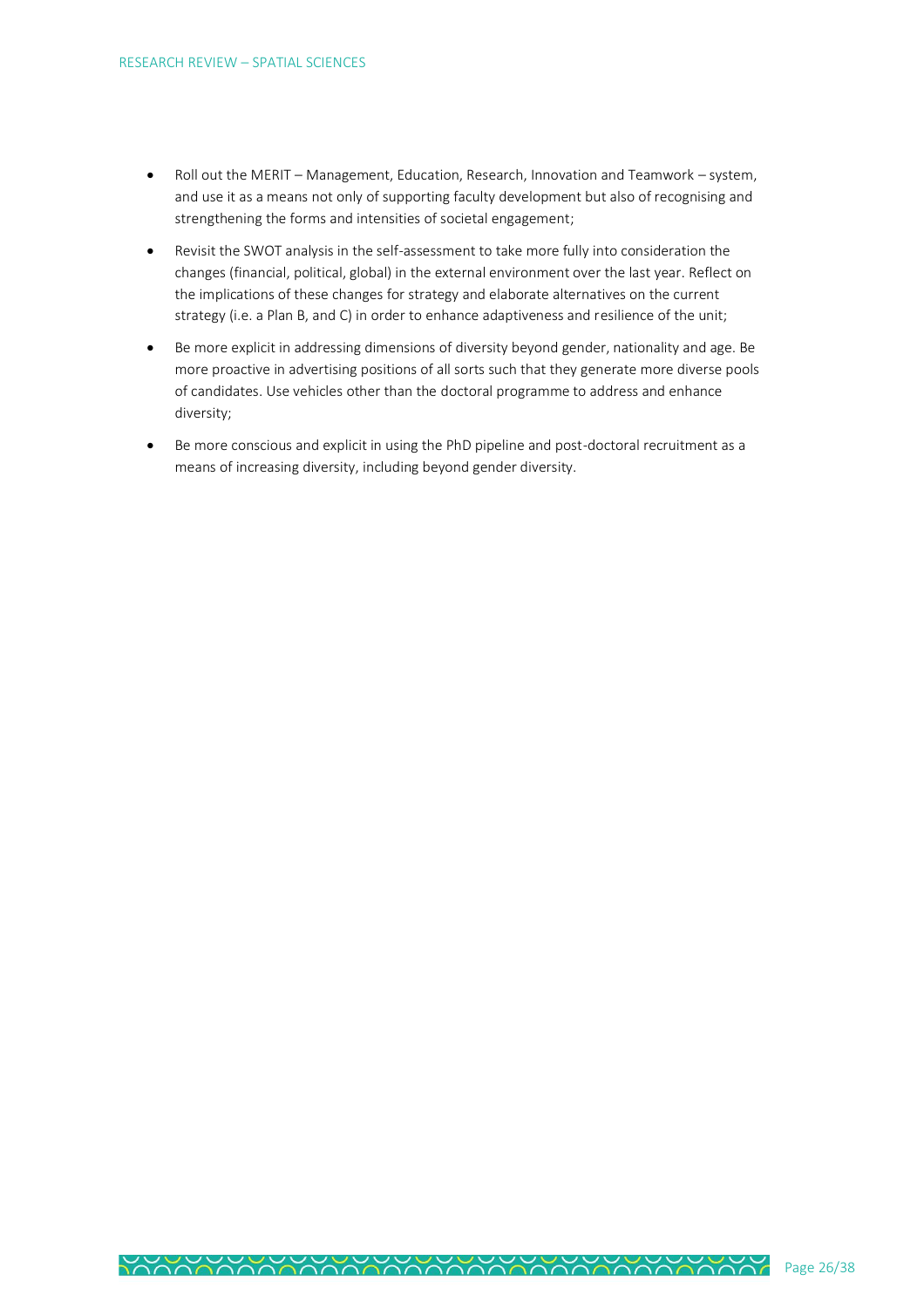# <span id="page-26-0"></span>**5. The Department of Geography, Planning and International Development Studies (GPIO), University of Amsterdam (UvA)**

## <span id="page-26-1"></span>**5.1 Quantitative assessment**

The committee assessed the quality, societal relevance and viability of The Department of Geography, Planning and International Development Studies (GPIO) of the Faculty of Social and Behavioural Sciences, University of Amsterdam (UvA) both quantitatively and qualitatively. Its PhD programme, research integrity and diversity are assessed qualitatively. For the quantitative assessment a four-point scale is used, according to the standard evaluation protocol 2015-2021. The explanation of the criteria underlying the scores can be found in appendix C. The qualitative assessment of the Institute can be found in the next sections.

Given the standards laid down in the SEP, the committee has awarded the following scores to the Institute:

| Research quality:     |  |
|-----------------------|--|
| Relevance to society: |  |
| Viability:            |  |

## <span id="page-26-2"></span>**5.2 Organisation, strategy and targets**

The GPIO department of the Faculty of Social and Behavioural Sciences, University of Amsterdam (UvA) has quite a complex organisational structure, as although it is one department in a very large Faculty, the setting for research is the Institute for Social Science Research (AISSR), which brings together four departments and two teaching institutes. Within the GPIO department there are four Programme Groups: Urban Geographies, Geographies of Globalisations, Urban Planning, and Governance and Inclusive Development. Although there was some concern expressed about high transactions costs associated with this arrangement, it appears to be a structure that consistently supports and promotes interdisciplinary research, and provides a flexible way of working for faculty from a variety of units and disciplinary backgrounds.

The committee was impressed with the achievements of the GPIO department, and with the openness and confident framing of the self-study. The strategy section is well written and strong conceptually, stressing that the goal of the department is to make empirically grounded contributions to intellectual and societal debates that are sensitive to spatial dimensions of social phenomena, and attentive to real world problems and challenges and collective action problems. This is a clear and concise way of framing the potential role of policy-relevant research in geography and spatial planning. The five declared strategic objectives for the 2013-2018 period: internationalisation, interdisciplinary connections, pluralism and diversity, quality over quantity and subsidiarity/self-governance, are all important, and clearly articulated. The committee also found significant evidence of success in achieving these strategic goals. Faculty pointed to the increasingly global reach of faculty research networks and research projects, as well as to increasing cross-national partnerships within Europe.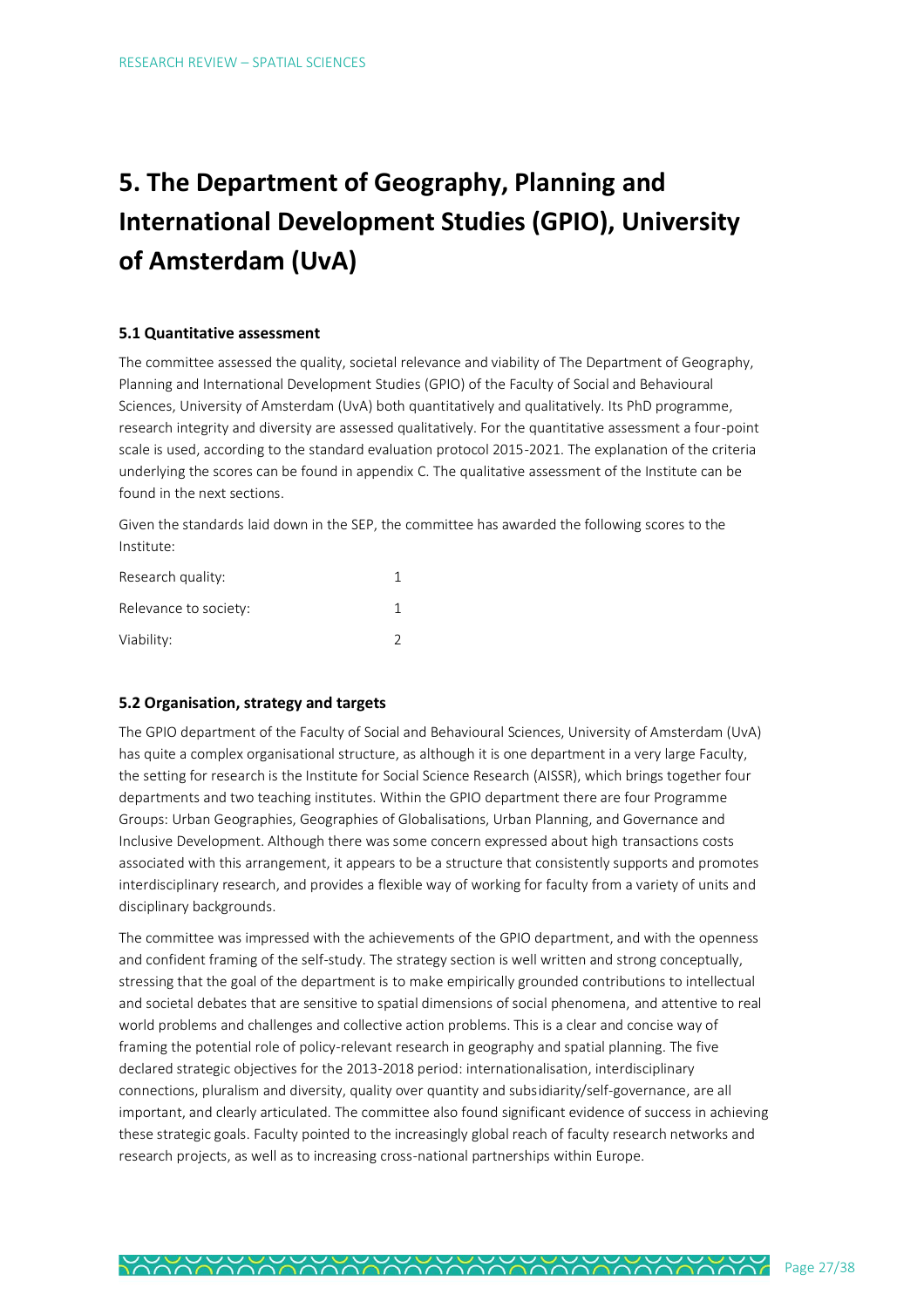The commitment to interdisciplinarity is also clear. In particular the Centre for Urban Studies and the Centre for Sustainable Development Studies are strongly interdisciplinary/transdisciplinary research clusters that have major international reputations, and significant impacts beyond the Netherlands.

Most actual work is carried out within Programme Groups, (Urban Geographies, Geographies of Globalisations, Urban Planning, and Governance and Inclusive Development) which are the basic building blocks and working environment of both faculty and students. These appear to work effectively, as many faculty spoke positively of this arrangement. Regular meetings, faculty development including individual evaluations, internal peer reviews of papers before submission, PhD seminars, guest speakers, advice and support for grant development and writing, all happen within the Programme Groups. It was also argued that Programme Groups facilitate 'strategizing from below,' the bottom-up development of new research themes and projects. This organisation seems highly productive, and serves both to provide a supportive research environment for faculty, and for research collaborations and teaching. It was also evaluated favourably by PhD students.

Several members of faculty and the academic leadership of the GPIO department pointed to the important value of 'slow science' and valuing quality over quantity. This is easy to say, and harder to actualise. The emphasis in the UVA self- assessment on quality over quantity is encouraging, as we have all been pushed in recent decades towards quantity by various metrics, whereas in the long term it is quality in research and teaching that really matters. There is ample evidence to support a top score on quality and scientific relevance of the research produced in Spatial Sciences at UvA.

## <span id="page-27-0"></span>**5.3 Research quality**

The research goals and strategy that the department has set for itself are reflected in the research groups and publications documented in the self-assessment. UvA GPIO ranks 17<sup>th</sup> and 18<sup>th</sup> in the 2020 QS Global Subject rankings, for Development Studies and Geography respectively, which is a notable achievement (a 2020 ranking can be viewed as a good indication of the quality of research from 2013- 2019). Over 200 publications annually for an academic staff of FTE including PhD students between 46 and 60 in any given year is normal to high. Total publications per FTE of between 3 and 4 every year is high, while 7.5 per faculty FTE (ie. with PhDs excluded) is very high. A key indication of high quality is that 49% of the papers published by UvA Spatial Sciences researchers are in the top 10% of journals as ranked by Scopus, and 77% in the top 25% of journals. This is impressive.

The steady and high level of research funding is important evidence of quality, as most of the funding is peer-reviewed and competitive. There has been a shift from direct funding from the government towards competitive external scientific grants and research contracts. As the self-assessment notes, 'the AISSR is the second most successful institution in the social sciences (after the University of Oxford) in terms of ERC grants awarded.' While success in competitive grants is an indicator of quality, the selfassessment also suggests that the stress associated with competitive research funding may not be sustainable. It is certainly good to see the deliberate focus on the potential downside of work-related stress, and thoughts about potential mitigating strategies.

The number of citations is also high, in line with a high-quality research unit. Also noted is a continuing high rate of scholarly prizes, editing roles of peer-reviewed scientific journals, and leadership of academic institutions.

Overall, the GPIO department demonstrates clear evidence of excellence in research, teaching, and contributions to Netherlands, European, and global society.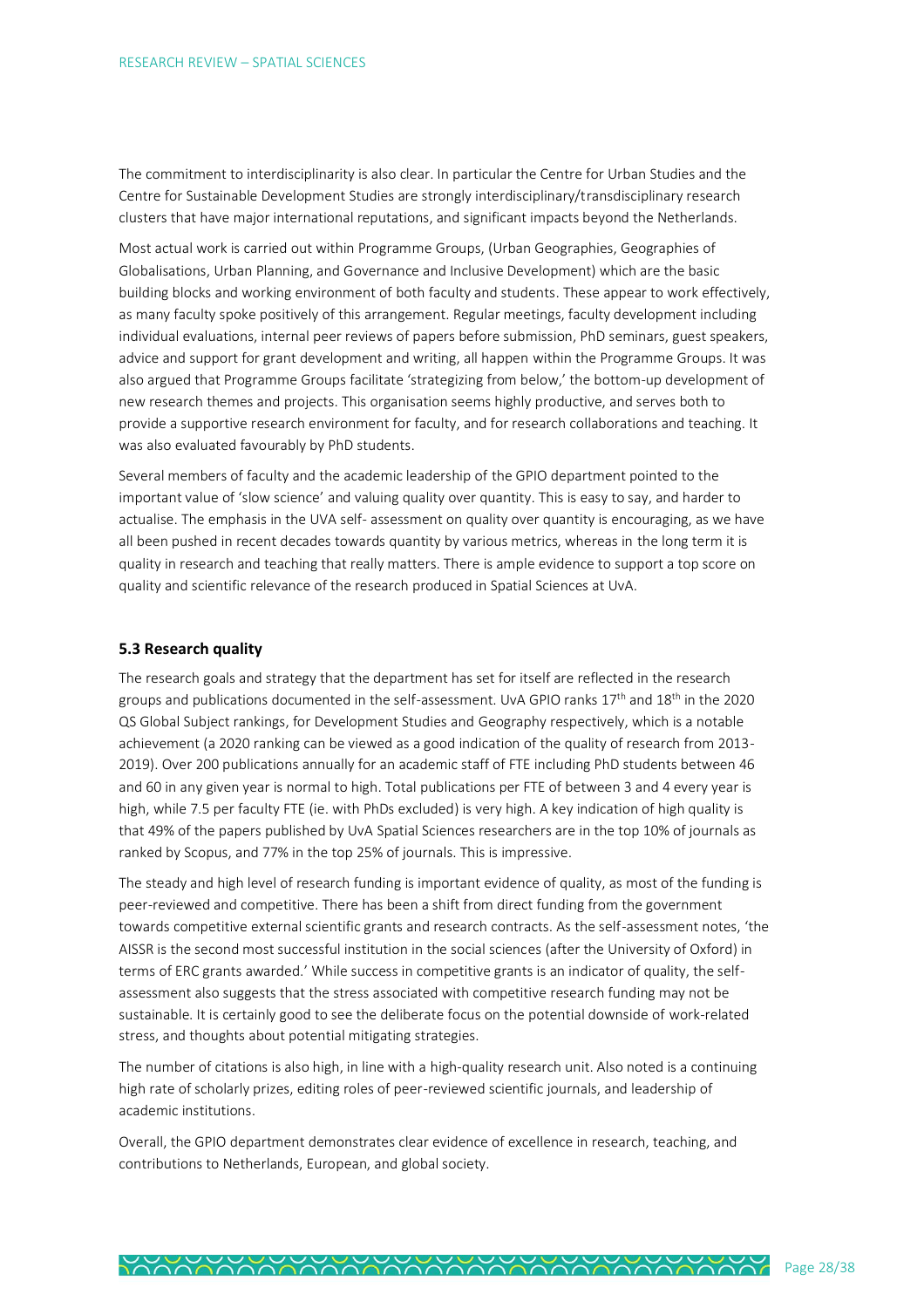#### <span id="page-28-0"></span>**5.4 Societal relevance**

The wide range of important societally and policy engaged research seems exemplary in fulfilling the goals of producing societally relevant and impactful research and engagement at the local, regional, national, and global scales. The GPIO encourages faculty to produce socially relevant research, to collaborate with and disseminate research findings to relevant publics, and also supports active engagement in producing solutions to pressing societal challenges. The evidence provided in the selfassessment indicates deep and long-term linkages with local and international networks in producing policy relevant research inputs to major local and global challenges.

The five examples mentioned in the self-assessment are all impressive: research on the promotion of cycling as an urban mobility practice; a high-profile exhibition on the relationships between criminality and popular culture; major contributions to the award-winning UNEP Global Environment Outlook 2019; contributions to architectural design thinking that influenced national policy in the Netherlands; and significant inputs to strategic housing policy in collaboration with a number of municipal governments in the Amsterdam area. Both the Centre for Urban Studies and the Centre for Sustainable Development Studies are known for major contributions to the production of socially relevant knowledge. The nine Special Chairs that are funded by companies and societal organizations such as municipalities and NGOs also provide important linkages to non-academic research and policy conversations.

GPIO faculty produce publications aimed at professional and public audiences, participate in public debates, engage in social media, or serve on expert committees and advisory bodies. Much of the department's research is outstanding in this regard, with nationally and globally significant contributions.

It is notable that the teaching function was also mentioned by several of those interviewed as an important aspect of societally relevant contributions, in the form of training students to think and act as citizens.

## <span id="page-28-1"></span>**5.5 Viability**

The SWOT analysis in the self-assessment is convincing. In particular the heavy teaching load is mentioned several times throughout the self-assessment and was also brought up by several individuals during the committee's site visit. A combination of high teaching load, high expectations for research, publication, and grant funding, and a complex organizational structure that demands lots of meetings seems unlikely to be sustainable in the longer run.

Another issue that appears to threaten long-run viability is the 'pyramidal' rank structure with many assistant professors, a moderate number of associate professors, and tight limits on the number of full professors. This seems likely to weaken the unit in the longer run, as strong associate professors who see little chance of advancement may leave to take up positions elsewhere. In some cases, this has potential to break up strong research groups, but perhaps of greater consequence is that the strongest mid-career faculty may start to imagine their own future careers as best located elsewhere. Managers argued that inability to promote within the department was primarily a result of budget constraints. Constraints on promotion to full professor is partly compensated by nine 'special chair professors' who are paid with outside funding. All full professor positions are advertised internationally, which can lead to excellent hires. But it may be advisable to also allow promotion of internal candidates in some cases. Several faculty noted that the GPIO department would benefit from greater flexibility in promoting internal candidates to higher ranks.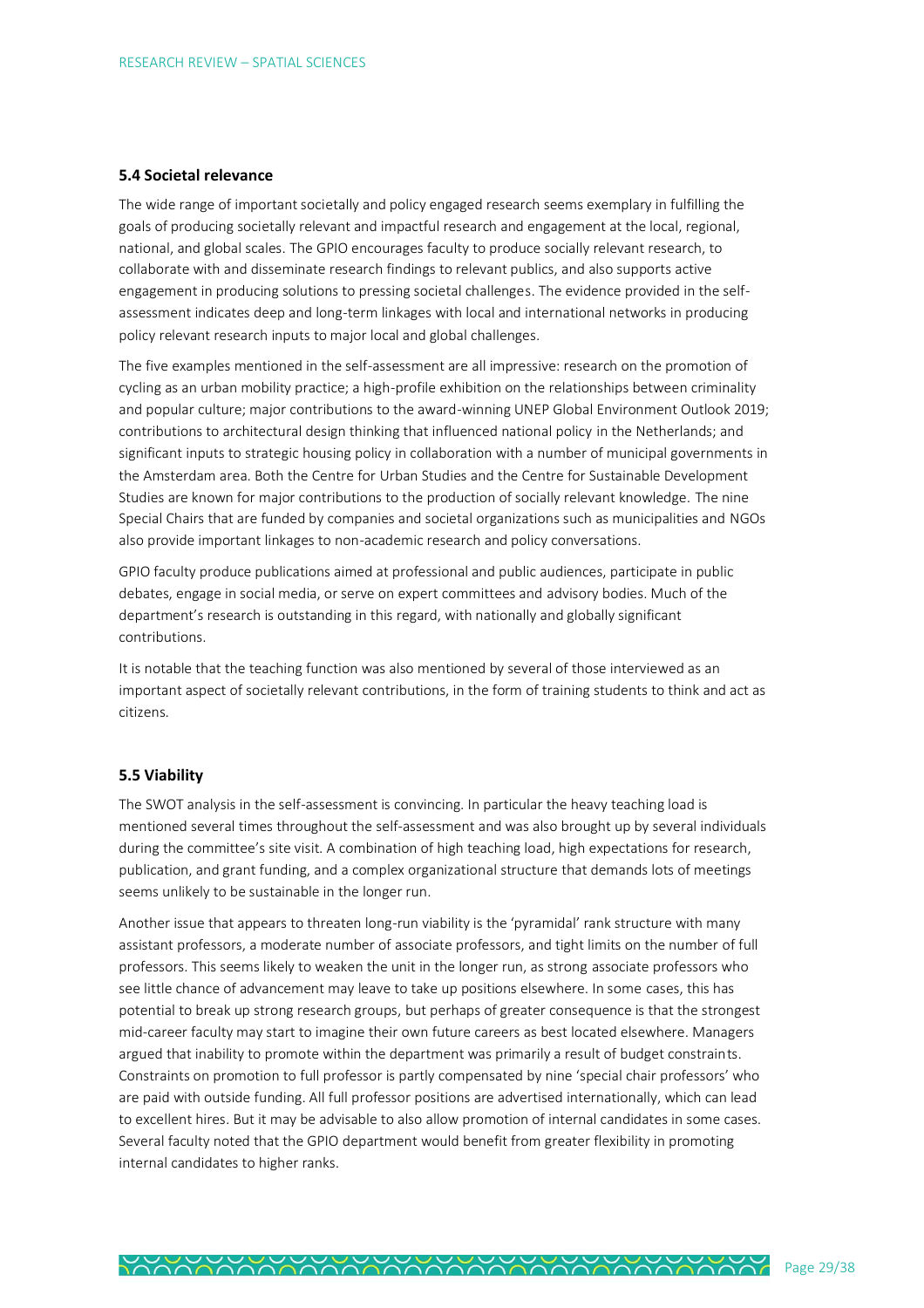One of the aims is internationalisation and the change has been notable. As stated in the document, in 2013, around one-fifth of the staff originated from outside the Netherlands. By 2019, this had increased to one-third. While this contributes to stronger ties across borders, it also creates new issues regarding remaining embedded in and connected to Dutch society.

As at the same time the absolute number of FTEs and the share of direct funding has dropped notably between 2013-2019 (from 32% 16.98FTE to 25% 11.38 FTE), and the share provided by research grants has increased (from 29% to 38%). This puts the viability of this high performing unit working with very relevant themes at risk. As also some of the most established scholars (with the most citations and the most external funding) have retired, the risk of continuity increases and should be addressed internally at the Faculty and University level. Furthermore, allowing the share of direct funding to drop so dramatically in such a short period of time creates potentially serious risks to long-run viability.

There were concerns that in an increasingly resource-scarce funding environment it is hard to maintain a focus on quality and 'slow science,' as pressure grows to apply for more and more grants. Similarly, continuing changes to and reduction of government funding are seen as a risk. A particular concern is the perceived shift of funding to natural sciences and engineering and away from social sciences.

Of possible concern going forward is that the self-assessment points to the drop in recent years in the number of PhD students, and offers no explanation of why this has occurred. As noted, two years do not necessarily indicate a trend, and may reflect coincidence as these are small numbers. But if this continues this may indicate a problem.

## <span id="page-29-0"></span>**5.6 PhD programme**

The committee met with a highly international group of doctoral students who were enthusiastic about their research environment and passionate about their projects. The committee was impressed by the quality of candidates and evidence of talent spotting and retainment of talent among master students through admission to the PhD programme. Students testified to being well-embedded in the department and within the wider faculty by means of the AISSR programme groups for PhDs and in the four departmental groups. The committee commends this combination as it facilitates students both to be well embedded in the research milieu of the department and to engage in interdisciplinary discussions on their research topic within the wider faculty.

In general, PhD students are satisfied with the content and regularity of PhD supervision. Overall, the AISSR PhD guide outlines a clear trajectory with specific and ambitious milestones; an 8-month paper, yearly progress review and goals for output, e.g. the production of 3 journal articles or chapter drafts written by the end of the 3rd year. The committee commends the use of clear milestones which can support PhD students to achieve timely completion. It is positive that not only academic progress, but also mental wellbeing are topics that are discussed in the yearly reviews.

At the time of the assessment, 27 PhD candidates were enrolled. During the assessment period, 65 candidates received their PhD. Completion rates were 35% within 4 years and 56% within 5 years and 73% within 7 years. The 4-year completion rate is comparatively high and so is the percentage of students gaining employment within academia after graduation (71%). Other students found employment in International NGOs, private research and consultancy, and national and local government. The high level of graduates finding work within academia and the high completion rates are a testament both to the quality of admitted candidates and to the quality of the graduate school.

All PhD candidates in the GPIO department are enrolled in the AISSR PhD training programme. This programme is fully integrated in the Graduate School of Social Sciences. All candidates are expected to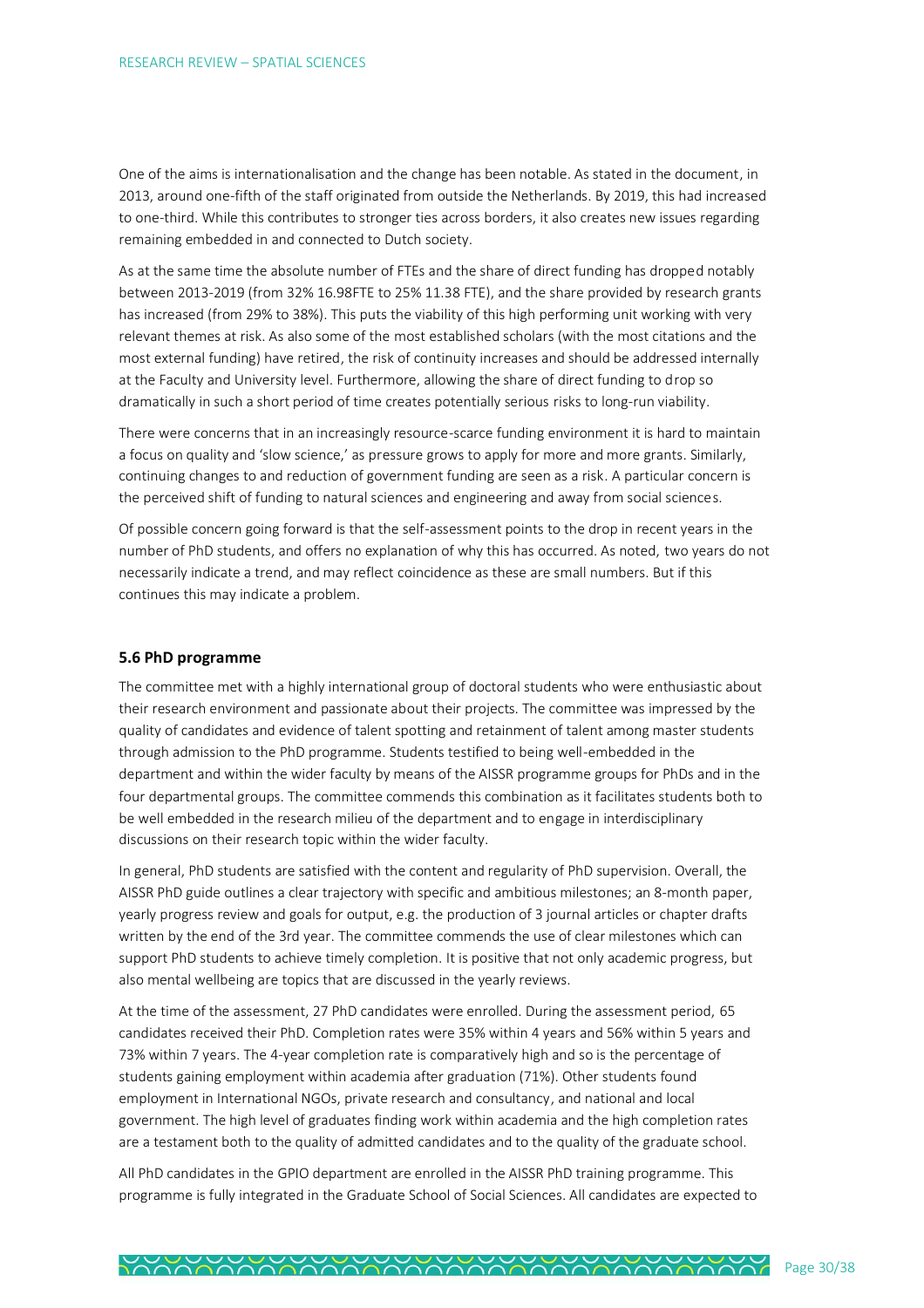complete the AISSR-GSSS doctoral training programme covering methodology, theory and ethics (30 EC) which is highly evaluated by students. Students also have access to graduate-level courses at UvA and VU, in addition to courses from Nethur. In addition, students have the option to set up tailored courses in the form of reading groups, an option which was highly appreciated by students the committee spoke with. All in all, the committee is impressed with the combination of compulsory courses in combination with a wide range of optional courses, which ensures that all doctoral candidates have a strong training that supports their PhD projects. In the interview with the committee, students also testified that they found available courses enriching and one of the advantages of conducting ones' PhD at the GPIO department.

## <span id="page-30-0"></span>**5.7 Research integrity**

The departmental leadership, faculty, and students all demonstrated awareness of research integrity issues, including in research culture, data management, transparency, prevention of violations, dealing with ethical dilemmas. The GPIO has a well-established process to review research proposals and methods involving human subjects, and all the faculty and students we talked to appear to understand and adhere to these standards. The committee did not see any issues that were of concern in this regard.

## <span id="page-30-1"></span>**5.8 Diversity**

The GPIO department demonstrates a consistent commitment to multiple forms of diversity. According to comments by multiple participants during the site visit, it seems that the value of diversity has been effectively institutionalised. Researchers are roughly 50/50 male female. Several comments by faculty at the GPIO department pointed to aspects of diversity – of race, pluralism of research ideas and approaches, sexual orientation. This is important, as it is widely argued that a diverse research institute staff is likely to produce both higher quality and more socially relevant research output, and better teaching outcomes.

Maintaining and enhancing diversity is an ongoing challenge, as there is always systemic bias in favour of established groups, and social understanding of the meaning of 'diversity' is constantly changing. While the GPIO department appears to have been relatively successful in achieving gender, age, and international diversity, the department is encouraged to continue their efforts in this regard.

## <span id="page-30-2"></span>**5.9 Recommendations**

Overall, the committee was impressed with the manifest strengths of the Department of Geography, Planning and International Development Studies. This is an extremely strong milieu, with highperforming scholars at all ranks. The program groups appear to work well for both faculty and students. The committee makes seven broad recommendations for the future development of GPIO.

• It was suggested that teaching loads are heavy, and that this makes it more challenging to conduct research at the highest level and obtain competitive grants. In particular a number of factors that are outside the control of the department, including very long teaching terms and high contact hours were pointed to. Careful consideration should be given to teaching loads and to overall contact hours to ensure that GPIO remains competitive with comparable research units. One possibility would be to create mechanisms to allow faculty to concentrate their teaching into shorter periods within each teaching term. This would allow more time for focused research activities;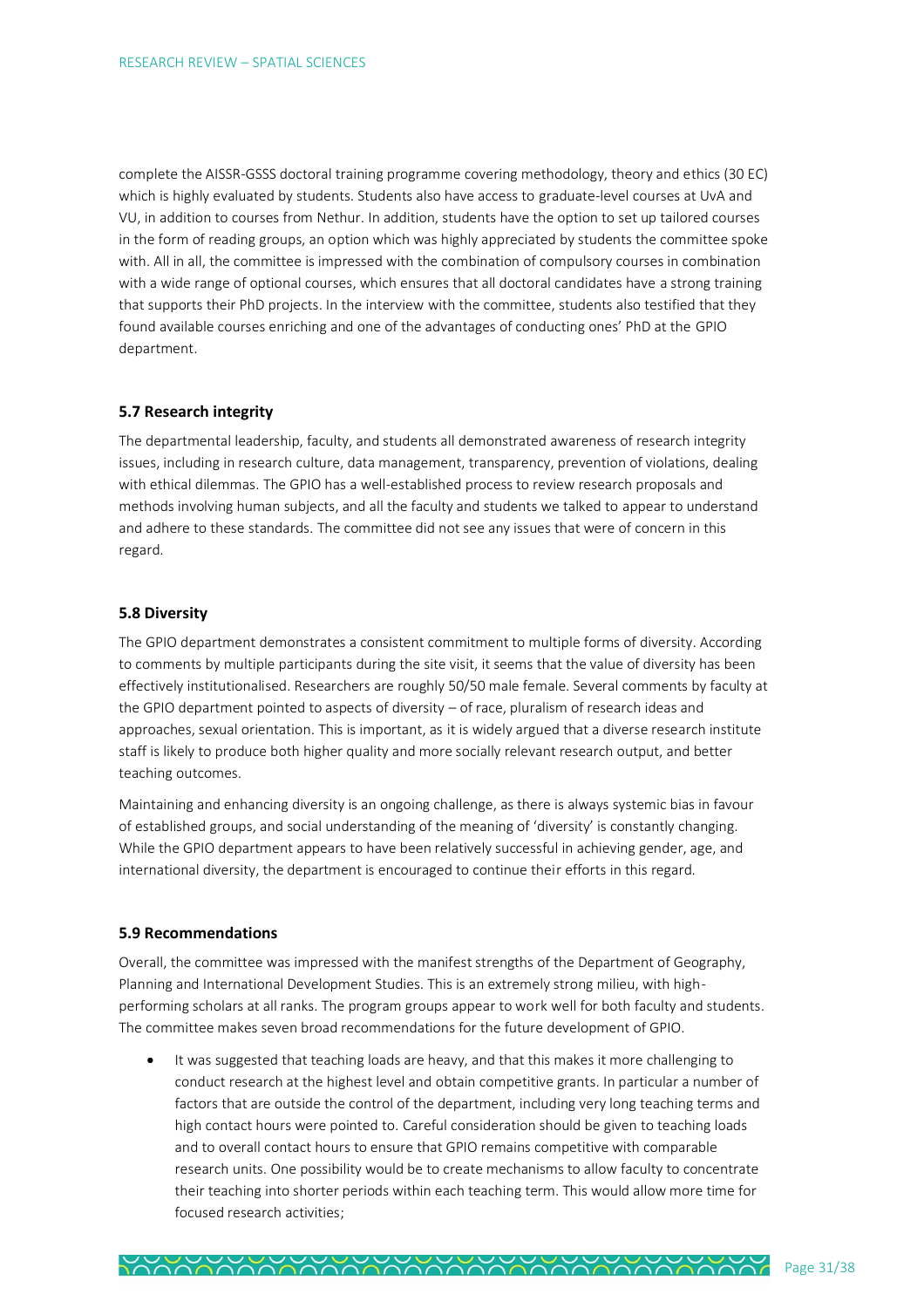- Some increased capacity to promote faculty from within the department in order to retain top faculty and strengthen important research clusters is recommended. As it is, the strict adherence to a 'pyramid' system with limited numbers of full professors seems likely to encourage high-performing faculty to seek opportunities for promotion elsewhere. This is a perverse incentive of the worst sort and should be addressed, even if doing so is challenging;
- The Programme Groups seem to be very effective units for both faculty and students. These should be maintained and carefully nurtured and strengthened;
- The GPIO is a department located within a much larger faculty. This leads to some higher transaction costs and complexity of decision-making, but perhaps more importantly seems to produce significant issues in terms of funding. Concerns were expressed that funding is tight in part because the GPIO does not offer an English-language undergraduate programme when other units within the Faculty of Social and Behavioural Sciences do, and that funding is shifting to other units even though GPIO is performing well. This seems to imply that GPIO is pressured to create an English-language undergraduate programme simply to maintain its share of the funding pie. If such a programme is considered, great care should be taken to ensure that teaching loads for individual faculty are not further increased;
- Similarly, the decreasing share of Direct funding and the associated increase in the share of Research Grant funding poses real longer-term risks as competitive funding programs are inherently less predictable than direct funding. The Faculty is encouraged to address this funding issue or risk weakening a high-performing and world-class department;
- The self-assessment points to the drop over the last two years in the number of PhD students enrolled. While two years do not necessarily indicate a trend, we recommend that enrolments of PhD students be carefully monitored, and if the decline in numbers continues that the department respond proactively with enhanced recruitment efforts;
- Be more explicit in addressing dimensions of diversity beyond gender, nationality and age. Be more proactive in advertising positions of all sorts such that they generate more diverse pools of candidates.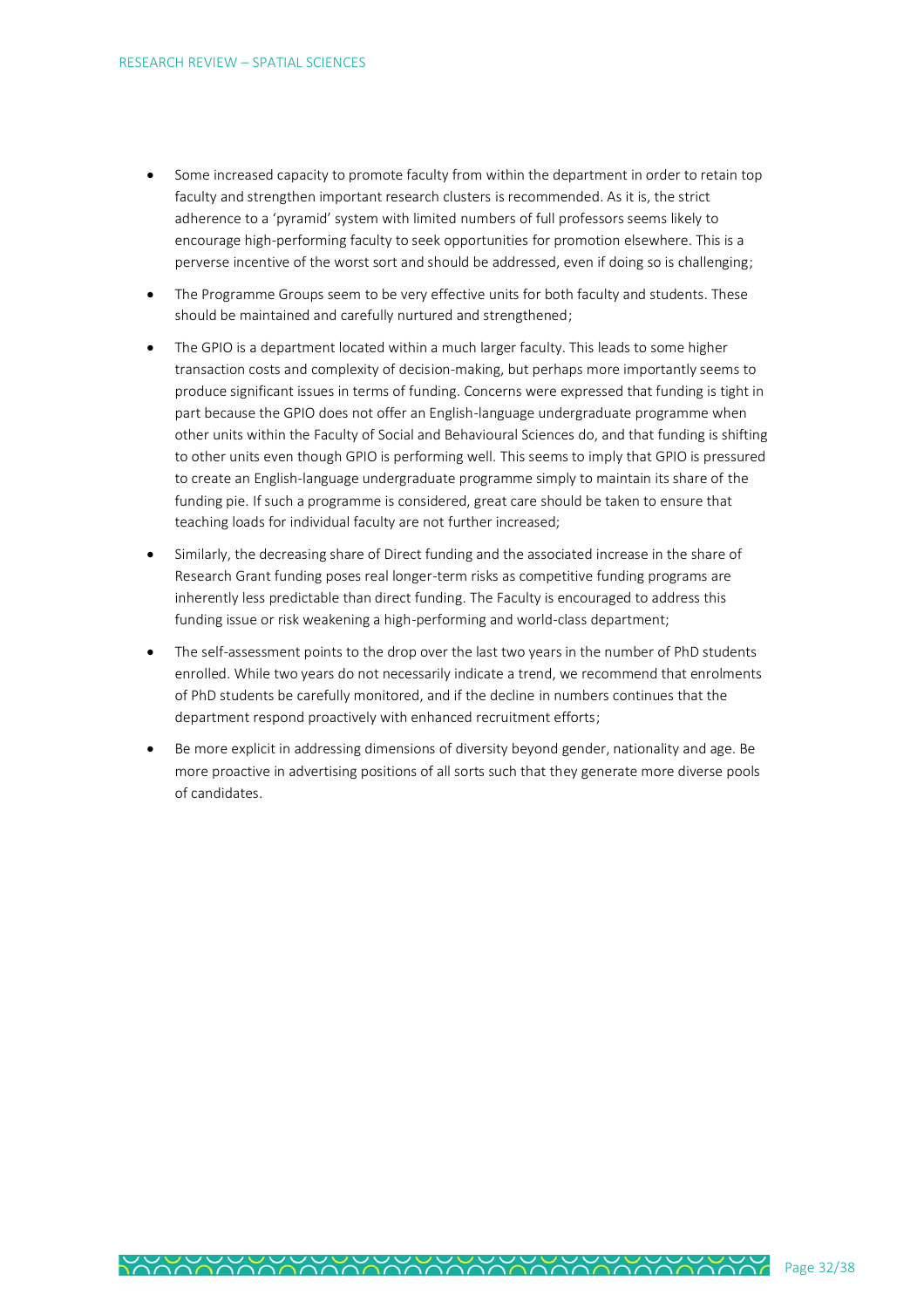## <span id="page-32-0"></span>**Appendix A - Programme of the site visit**

## Monday October 5 – preparation site visit

| Time            | Part                                             |
|-----------------|--------------------------------------------------|
| $15.00 - 15.30$ | Introduction                                     |
| 15.30 - 16.00   | Explanation Dutch research system                |
| $16.00 - 16.15$ | <b>Break</b>                                     |
| $16.15 - 17.15$ | Explanation our task, the procedure and planning |
| $17.15 - 18.15$ | <b>Break</b>                                     |
| 18.15 - 19.45   | Discussing first findings each institute         |

## Tuesday October 6

| Time                    | Part                                         |
|-------------------------|----------------------------------------------|
| UNIVERSITY OF GRONINGEN |                                              |
| $14.00 - 14.30$         | Preparatory meeting UG                       |
| $14.30 - 15.10$         | Management                                   |
| $15.20 - 15.50$         | Junior staff                                 |
| $15.50 - 16.15$         | <b>Break</b>                                 |
| $16.15 - 16.45$         | PhD students                                 |
| $16.50 - 17.30$         | Senior staff                                 |
| 17.30 - 18.30           | <b>Break</b>                                 |
| 18.30 - 18.50           | Reflections + preparing questions management |
| 18.50 - 19.20           | Second meeting with management               |
| 19.20 - 20.30           | Evaluation                                   |

## Wednesday October 7

| Time               | Part                                         |
|--------------------|----------------------------------------------|
| UTRECHT UNIVERSITY |                                              |
| 14.00 - 14.30      | Preparatory meeting UU                       |
| 14.30 - 15.10      | Management                                   |
| 15.20 - 15.50      | Junior staff                                 |
| $15.50 - 16.15$    | <b>Break</b>                                 |
| $16.15 - 16.45$    | PhD students                                 |
| 16.50 - 17.30      | Senior staff                                 |
| 17.30 - 18.30      | <b>Break</b>                                 |
| 18.30 - 18.50      | Reflections + preparing questions management |
| 18.50 - 19.20      | Second meeting with management               |
| $19.20 - 20.30$    | Evaluation                                   |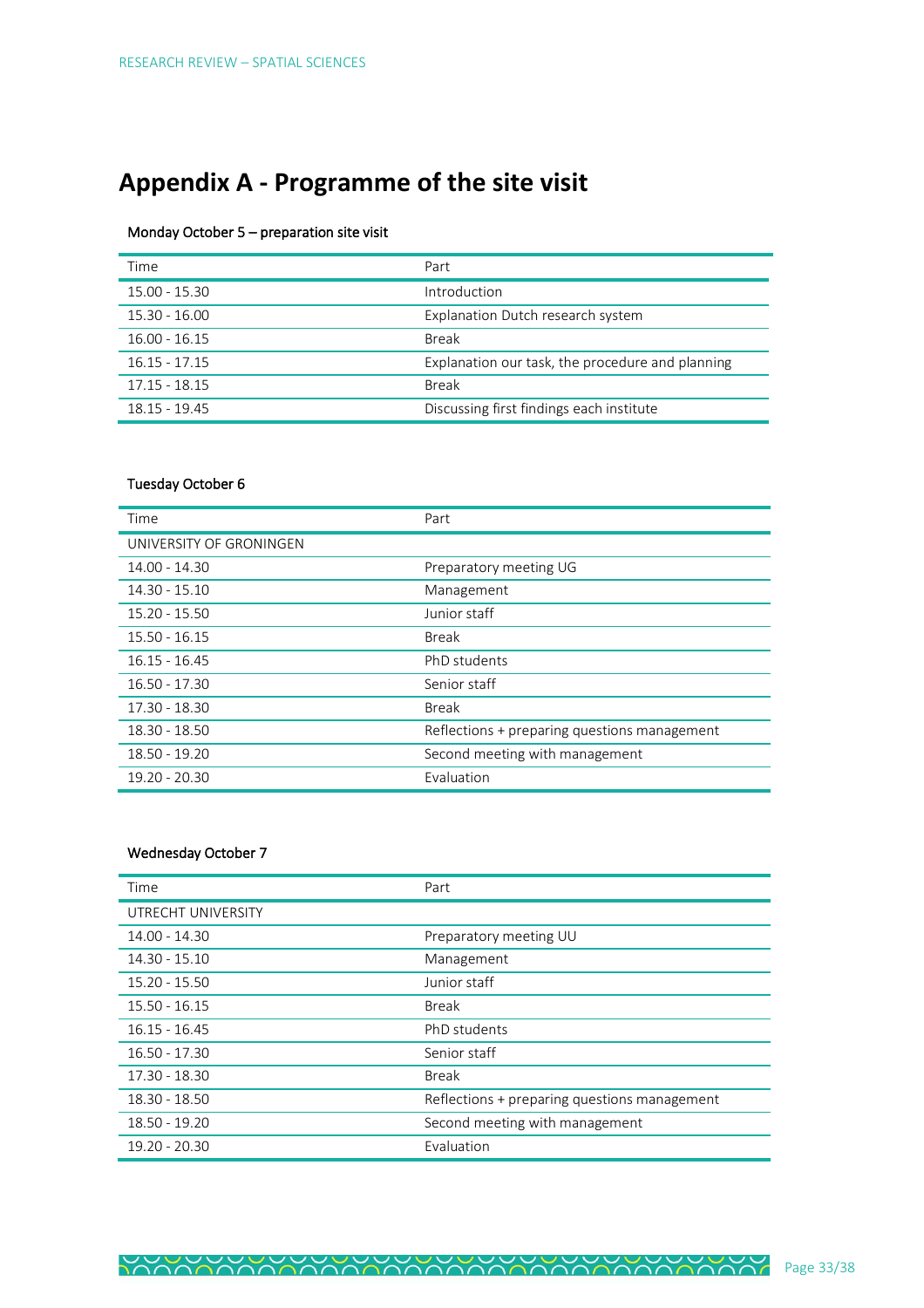## Thursday October 8

| Time                    | Part                                         |
|-------------------------|----------------------------------------------|
| UNIVERSITY OF AMSTERDAM |                                              |
| 14.00 - 14.30           | Preparatory meeting UvA                      |
| 14.30 - 15.10           | Management                                   |
| $15.20 - 15.50$         | Junior staff                                 |
| $15.50 - 16.15$         | <b>Break</b>                                 |
| $16.15 - 16.45$         | PhD students                                 |
| $16.50 - 17.30$         | Senior staff                                 |
| 17.30 - 18.30           | <b>Break</b>                                 |
| 18.30 - 18.50           | Reflections + preparing questions management |
| 18.50 - 19.20           | Second meeting with management               |
| $19.20 - 20.30$         | Evaluation                                   |

## Friday October 9

| Time         | Part               |
|--------------|--------------------|
| 14.00 -16.00 | General evaluation |
| 16.00        | Presentation       |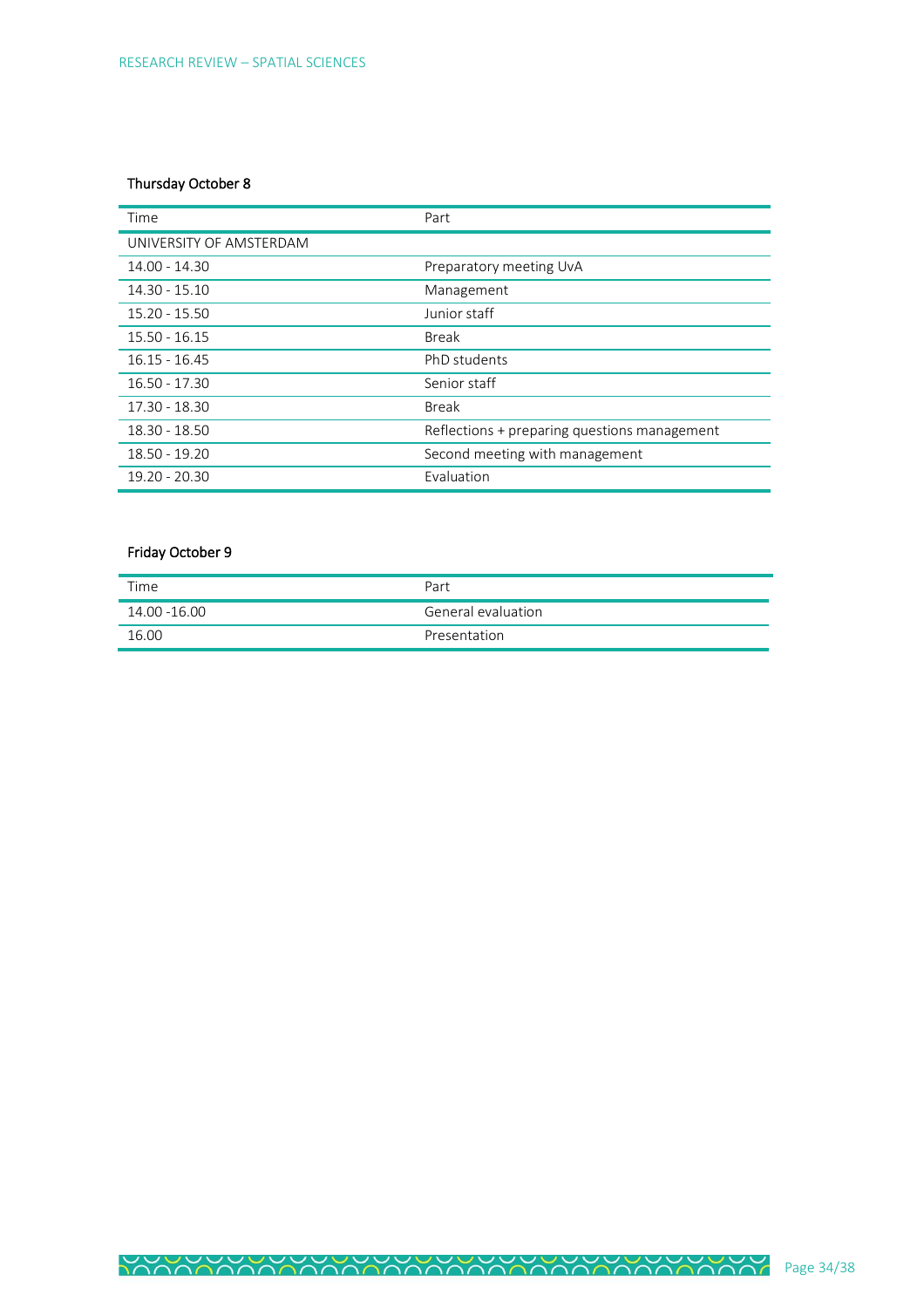## <span id="page-34-0"></span>**Appendix B.1 - Quantitative data RUG**

## Table 1 Research staff in fte UG

|                      | 2013 | 2014 | 2015 | 2016 | 2017 | 2018 | 2019 |
|----------------------|------|------|------|------|------|------|------|
| Scientific staff     | 11.5 | 13.3 | 15.0 | 16.9 | 16.6 | 17.8 | 20.7 |
| Post-docs            | 8.2  | 5.1  | 2.8  | 6.7  | 7.8  | 9.0  | 8.5  |
| PhD students         | 44.8 | 68.5 | 61.7 | 54.7 | 50.9 | 52.4 | 58.2 |
| Fotal research staff | 64.5 | 86.9 | 79.5 | 78.3 | 75.3 | 79.2 | 87.4 |

## Table 2 Funding – UG

|                        | 2013   | 2014   | 2015   | 2016   | 2017   | 2018   | 2019   |
|------------------------|--------|--------|--------|--------|--------|--------|--------|
| Funding in FTE         |        |        |        |        |        |        |        |
| Direct funding         | 37.5   | 37.5   | 36.6   | 40.4   | 40.6   | 41.7   | 46.8   |
| Research grants        | 3.7    | 8.2    | 9.2    | 7.8    | 7.3    | 5.9    | 3.7    |
| Contract research      | 23.3   | 41.2   | 33.7   | 30.8   | 27.4   | 31.6   | 36.9   |
| Other                  |        |        |        |        |        |        |        |
| <b>Total funding</b>   | 64.5   | 86.9   | 79.5   | 79.0   | 75.3   | 79.2   | 87.4   |
| Expenditure in $k \in$ |        |        |        |        |        |        |        |
| Personnel costs        | 2812.4 | 3699.3 | 3275.8 | 3683.4 | 3568.1 | 3782.3 | 4223.2 |
| Other costs            | 942.4  | 1304.8 | 924.5  | 1084.8 | 1177.9 | 1335.5 | 1426.2 |
| Total expenditure      | 3754.8 | 5004.3 | 4200.3 | 4768.2 | 4714.0 | 5117.8 | 5649.4 |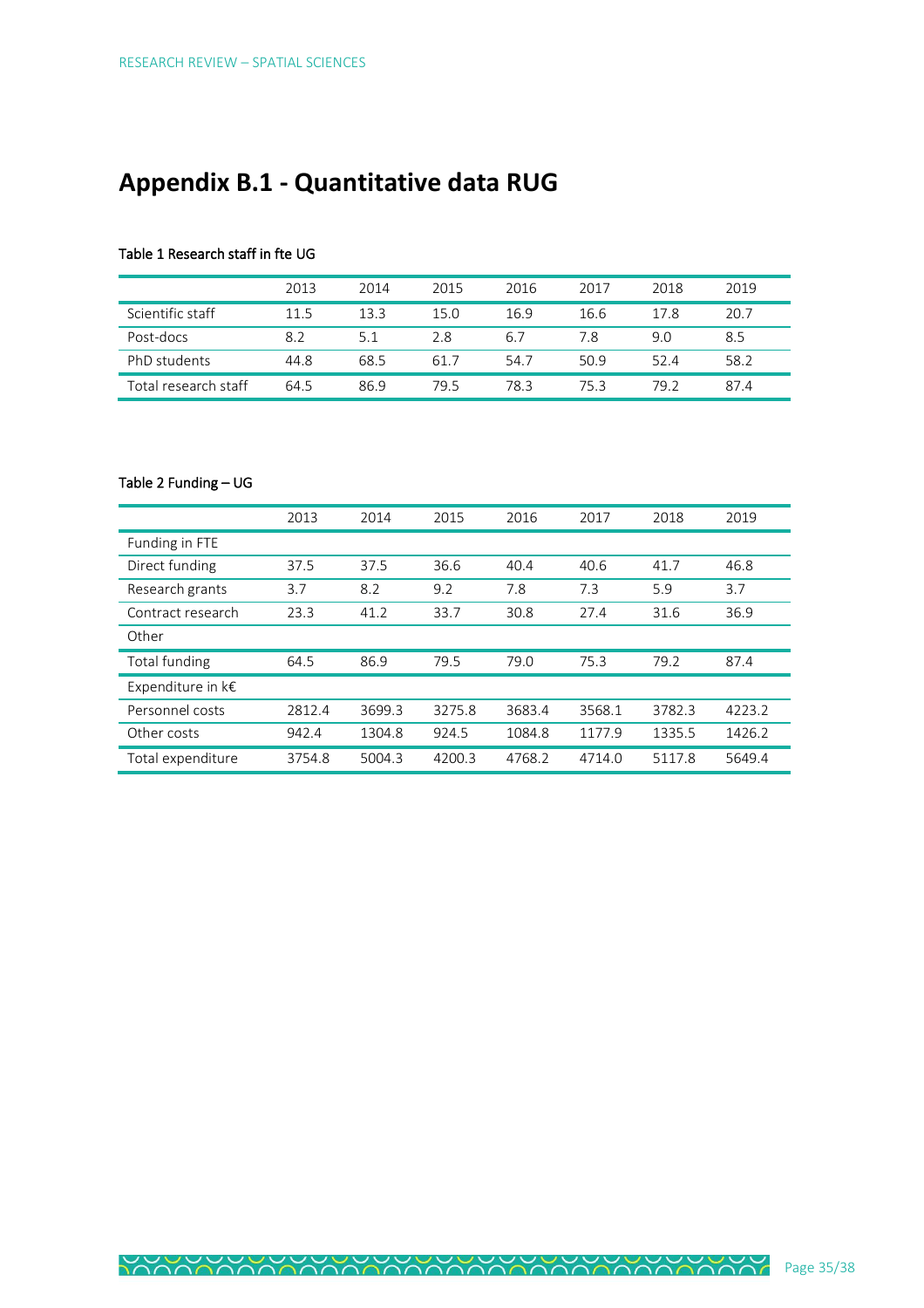## <span id="page-35-0"></span>**Appendix B.2 – Quantitative data UU**

## Table 1 Research staff in fte UU

|                      | 2013  | 2014  | 2015  | 2016  | 2017  | 2018  | 2019  |
|----------------------|-------|-------|-------|-------|-------|-------|-------|
| Scientific staff     | 8.54  | 10.16 | 14.90 | 14.27 | 16.76 | 16.95 | 18.74 |
| Post-docs            | 6.00  | 5.16  | 4.86  | 5.25  | 7.49  | 6.14  | 7.62  |
| PhD students         | 16.55 | 18.82 | 22.86 | 26.34 | 28.42 | 29.28 | 26.66 |
| Total research staff | 31.09 | 34.13 | 42.63 | 45.87 | 52.68 | 52.37 | 53.02 |

## Table 2 Funding – UU

|                        | 2013                     | 2014              | 2015              | 2016                     | 2017                     | 2018  | 2019  |
|------------------------|--------------------------|-------------------|-------------------|--------------------------|--------------------------|-------|-------|
| Funding in FTE         |                          |                   |                   |                          |                          |       |       |
| Direct funding         | 10.96                    | 12.54             | 15.38             | 16.52                    | 17.59                    | 16.87 | 17.38 |
| Research grants        | 9.56                     | 13.24             | 14.31             | 13.35                    | 10.65                    | 8.90  | 10.45 |
| Contract research      | 7.28                     | 4.17              | 4.74              | 2.90                     | 6.53                     | 7.51  | 8.73  |
| Other                  | $\overline{\phantom{a}}$ | $\qquad \qquad -$ | $\qquad \qquad -$ | $\overline{\phantom{a}}$ | $\overline{\phantom{a}}$ |       |       |
| Total funding          | 27.81                    | 29.94             | 34.42             | 32.79                    | 34.76                    | 33.28 | 36.54 |
| Expenditure in $k \in$ |                          |                   |                   |                          |                          |       |       |
| Personnel costs        | 2062                     | 2383              | 2578              | 2824                     | 2992                     | 2964  | 3300  |
| Other costs            | 883                      | 917               | 962               | 901                      | 893                      | 738   | 660   |
| Total expenditure      | 2945                     | 3300              | 3540              | 3725                     | 3885                     | 3703  | 3960  |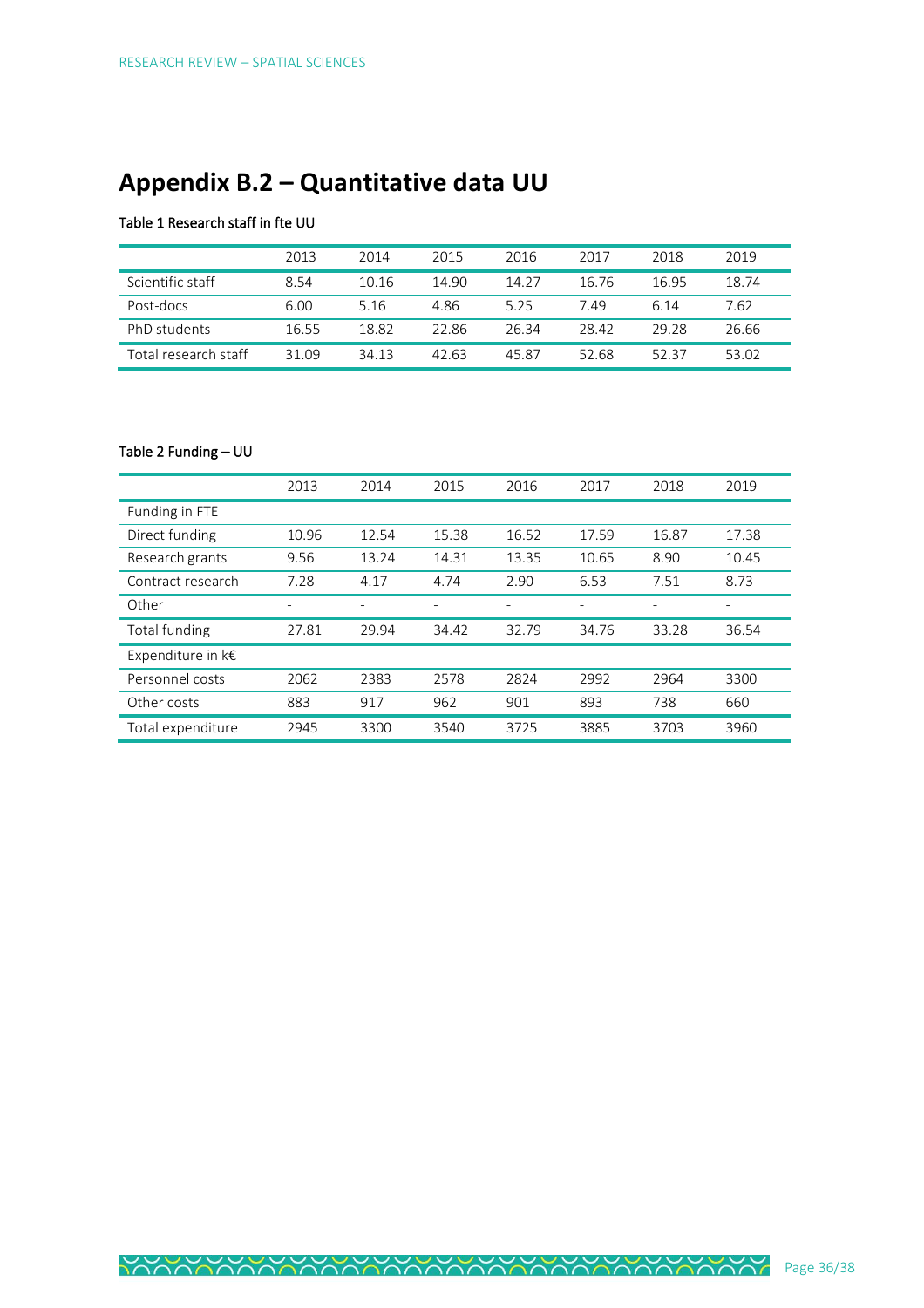## <span id="page-36-0"></span>**Appendix B.3 – Quantitative data UvA**

## Table 1 Research staff in fte UvA

|                      | 2013  | 2014  | 2015  | 2016  | 2017  | 2018  | 2019  |
|----------------------|-------|-------|-------|-------|-------|-------|-------|
| Scientific staff     | 13.60 | 14.34 | 12.86 | 15.72 | 14.59 | 13 39 | 13.78 |
| Post-docs            | 11 33 | 12.02 | 11.44 | 11 29 | 11 21 | 11 81 | 11.00 |
| PhD students         | 27.83 | 33.44 | 3395  | 32.48 | 31.16 | 22 19 | 21 19 |
| Total research staff | 52.76 | 59.80 | 58.25 | 59.49 | 56.97 | 47 39 | 45 97 |

## Table 2 Funding – UvA

|                      | 2013  | 2014  | 2015  | 2016  | 2017  | 2018  | 2019  |
|----------------------|-------|-------|-------|-------|-------|-------|-------|
| Funding in FTE       |       |       |       |       |       |       |       |
| Direct funding       | 16.98 | 17.43 | 15.21 | 15.41 | 11.78 | 9.64  | 11.38 |
| Research grants      | 15.54 | 18.39 | 17.73 | 20.56 | 22.96 | 22.16 | 17.44 |
| Contract research    | 19.40 | 23.50 | 24.97 | 22.53 | 21.27 | 13.93 | 16.27 |
| Other                | 0.84  | 0.48  | 0.33  | 0.99  | 0.95  | 1.66  | 0.88  |
| <b>Total funding</b> | 52.76 | 59.80 | 58.25 | 59.49 | 56.97 | 47.39 | 45.97 |
| Expenditure in k€    |       |       |       |       |       |       |       |
| Personnel costs      | 3090  | 3280  | 3240  | 3400  | 3420  | 3070  | 3190  |
| Other costs          | 2390  | 2310  | 2230  | 2280  | 2010  | 1830  | 2020  |
| Total expenditure    | 5490  | 5590  | 5460  | 5690  | 5430  | 4900  | 5210  |